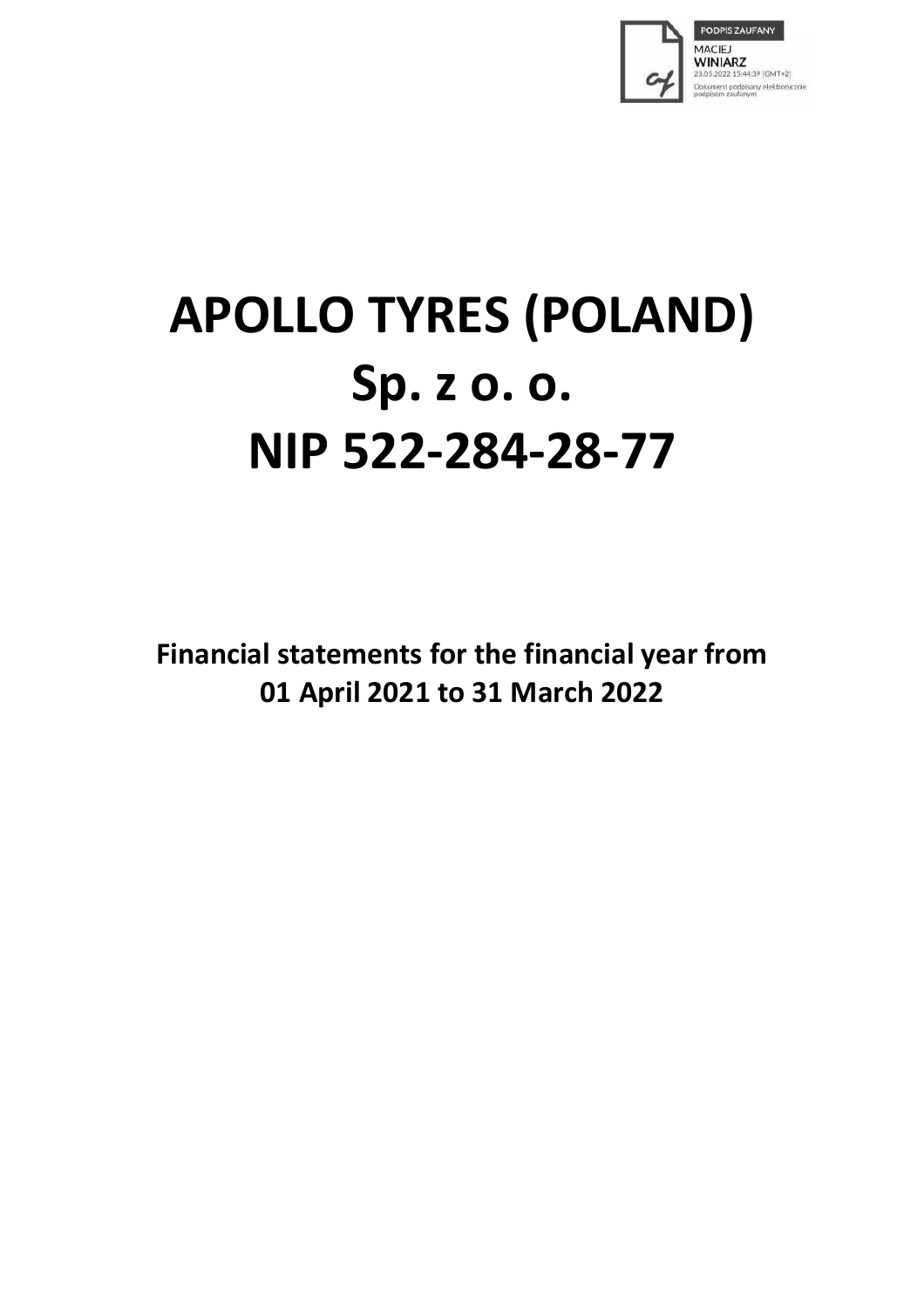# **Financial statements for the financial year from 01 April 2021 to 31 March 2022**

For shareholders of Apollo Tyres (Poland) Sp. z o. o.

In accordance with the provisions of the Accounting Act of 29 September 1994 (consolidated text in Dz. U. of 2021, item 217, as amended). The Management Board is required to ensure the preparation of annual financial statements that give a true and fair view of the Company's property and financial position at the end of the financial year and the financial result for that period.

The components of the financial statements are presented in this document in the following order:

- Introduction to the financial statements
- Balance sheet as of 31 March 2022 showing assets and liabilities of PLN **58,736,418.81**,
- Profit and loss account for the financial year from 1 April 2021 to 31 March 2022 (comparative version) showing a net profit of PLN **1,272,189.85**,
- Statement of changes in equity for the financial year from 1 April 2021 to 31 March 2022, showing an increase in equity by PLN **1,272,189.85**,
- Cash flow statement for the financial year from 1 April 2021 to 31 March 2022 showing an increase in cash by PLN **3,749,781.94**.
- Additional information and explanatory notes.

President of the Management Board Person responsible for keeping the books of accounts

Anna Rembecka-Orłowska

Maciej Winiarz

Warsaw, 23 May 2022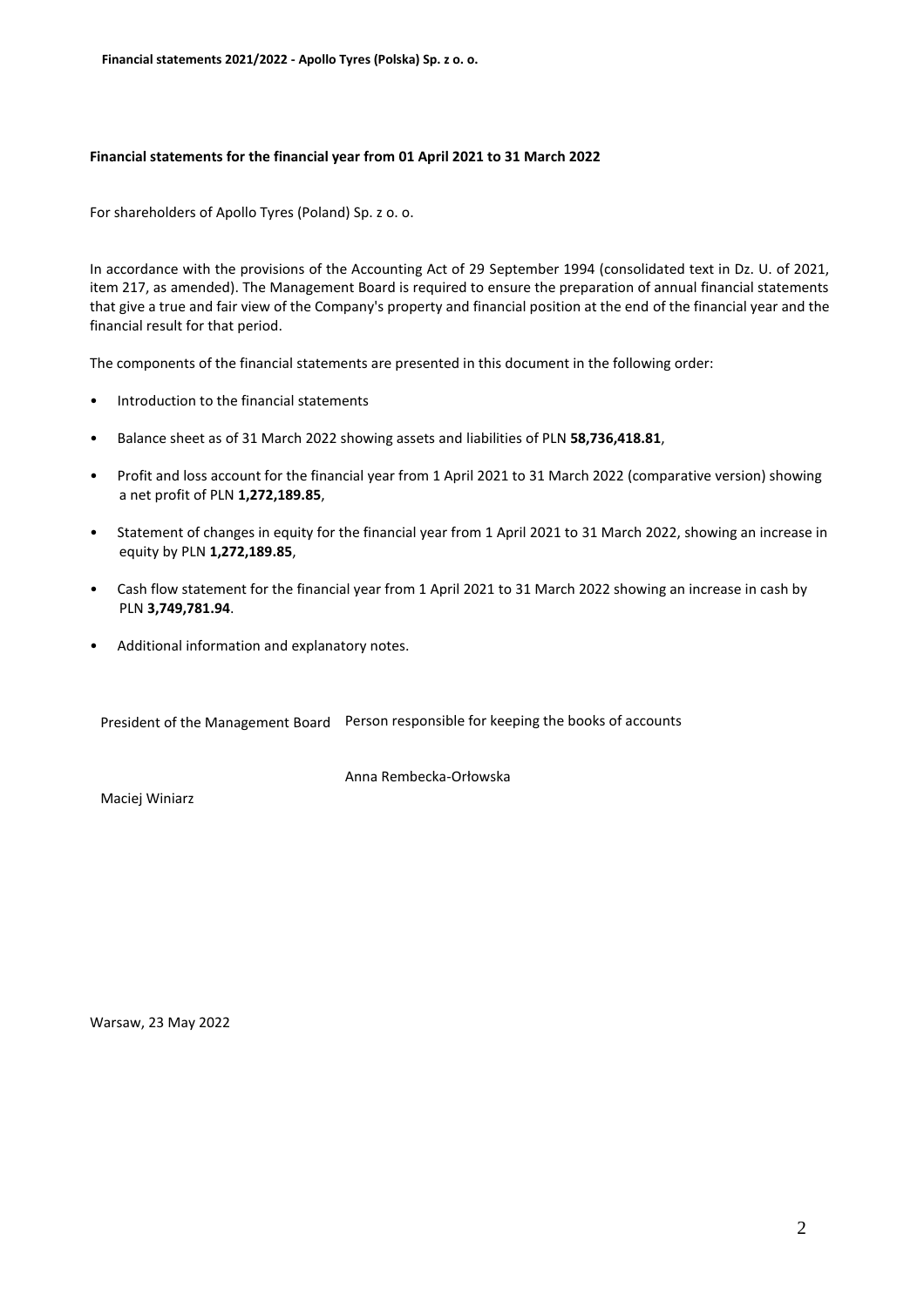# **1. Company details**

- a) Apollo Tyres (Polska) Sp. z o.o. was established based on the Company's Articles of Association drafted on 13 February 2007 in the form of a notarial deed, Repertory No. A 1600/2007
- b) On 21 May 2013, the company changed its business name to Apollo Vredestein Opony Polska Sp. z o.o., under a notarial deed, Repertory A No. 4491/2013. The previous business name of the company was: Vredestein Polska Sp. z o. o.
- c) According to the Articles of Association, the Company was established for an indefinite period of time.
- d) NIP (Tax ID) assigned to the Company is 5222842877 and its REGON (Business ID) is 140867029.

e) The Entity operates on the basis of the Code of Commercial Companies as well as the Articles of Association of the Company.

- f) The Company's registered office is in Warsaw, ul. Prosta 32, 00-838 Warsaw
- g) By decision issued by the District Court for the city of Warsaw in Warsaw, 13th Commercial Division of the National Court Register, the Company was entered on the 1st of March 2007 in the National Court Register - Register of Entrepreneurs under the number KRS 0000275526
- h) The Company's core business activities include:
	- Wholesale trade of motor vehicle parts and accessories
	- Manufacture of tyres for transportation means
	- Maintenance and repair of transportation means
	- Roadside assistance and other motor vehicle service activities
	- Retail trade of motor vehicle parts and accessories
	- Other wholesale
	- Research and development in the field of technical sciences
	- **Advertising**

As at 31 March 2022 the Company's share capital was PLN 50,000.00 and was divided into 1,000 shares of par value PLN 50.00 each share.

## As at 31 March 2022 the shareholding structure of the Company was as follows:

| <b>Shareholder</b>          | Number of<br>shares held<br>(pcs. | <b>Nominal</b><br>value of<br>shares (PLN) | Share in share<br>capital (%) | Number of<br>votes (pcs.) | Share in vote<br>(%) |
|-----------------------------|-----------------------------------|--------------------------------------------|-------------------------------|---------------------------|----------------------|
| APOLLO TYRES (NL) B.V.      | 999                               | 50.00                                      | 99.90%                        | 999                       | 99.90%               |
| APOLLO TYRES (GERMANY) GmbH |                                   | 50.00                                      | 0.10%                         |                           | 0.10%                |
| <b>Total</b>                | 1,000                             | 50.00                                      | 100.00%                       | 1,000                     | 100.00%              |

According to Articles of Association of the Company, its bodies are: General Assembly of Shareholders, Supervisory Board and Management Board.

The Management Board of the Company, as at the date of issue of the opinion, included: - Maciej Winiarz - President of the Management Board.

The Supervisory Board of the Company, as at the date of issue of the opinion, included:

- Member of the Supervisory Board Rakesh Dewan
- Member of the Supervisory Board, - Vishal Mittal
- Member of the Supervisory Board. Benoit Rivallant

No changes took place in the composition of the Supervisory Board during the audited period and to the date of issuing this opinion.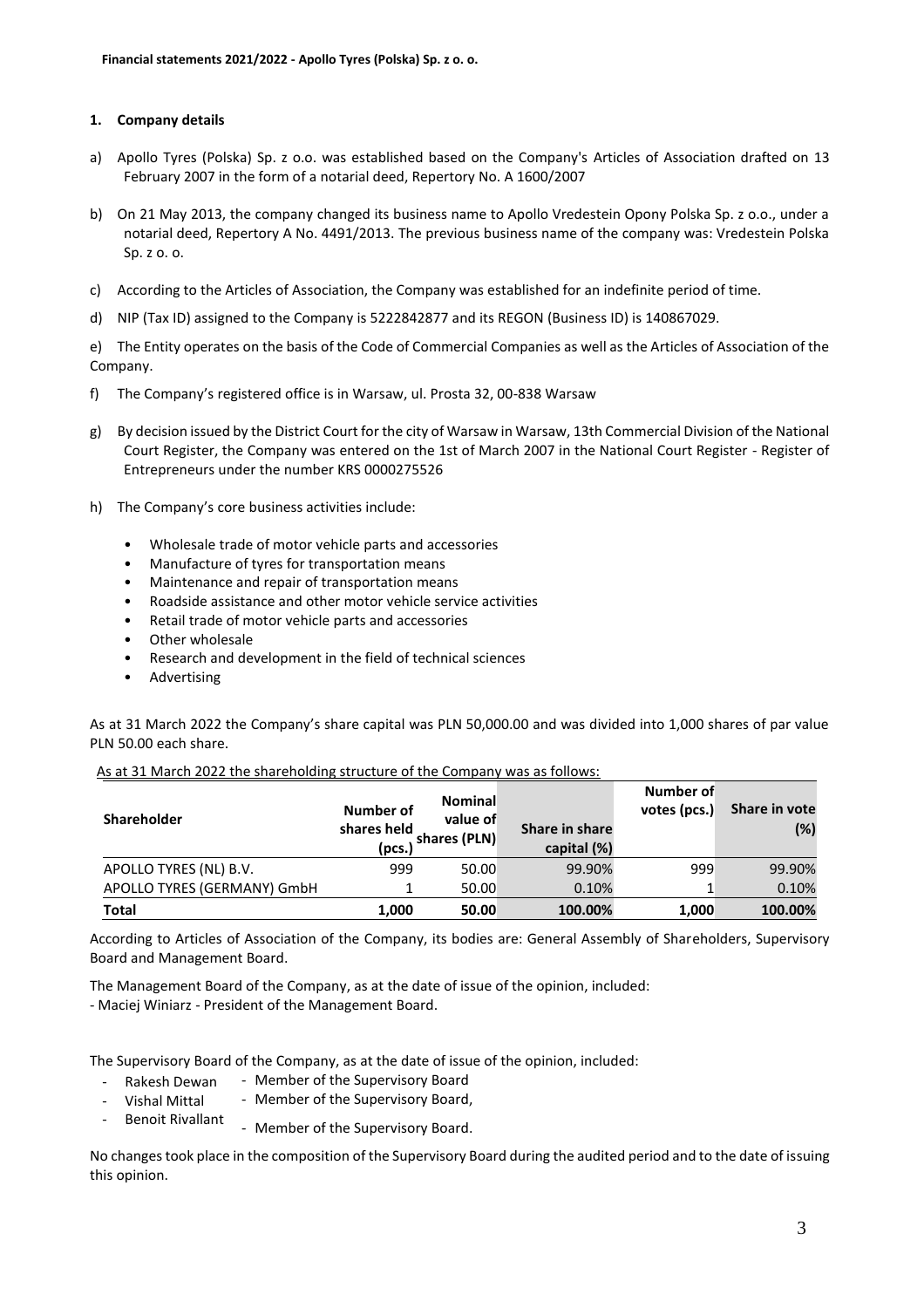# **1.1. Companies of the capital group of which the Entity is a member as well as jointly controlled entities and associates**

Entities related to the Company are entities of the Capital Group in which the parent entity is Apollo Tyres (NL) B.V.

See diagram of the Capital Group presented below:



The following relationships exist in the Capital Group: The Company sells products manufactured by other companies of the Capital Group.

# **1.2. Branch offices and manufacturing facilities of the Company**

The Entity has no branch offices or manufacturing facilities, therefore is is exempted from drafting consolidated financial statements, as defined in the Accounting Act.

# **1.3. Merger of companies**

During the period between 01 April 2021 and 31 March 2022 the Company did not merge with any other entity.

# **2. Principles applied to the preparation of the financial statements**

- a) These financial statements cover the period from 01 April 2021 to 31 March 2022 and were made with the going concern assumption in the foreseeable future and that the Company does not intend and is not required to discontinue its activity or materially reduce its business. According to the knowledge of the Management Board, there are no circumstances indicating any threats to further operations of the Company.
- b) The reporting currency is the Polish zloty.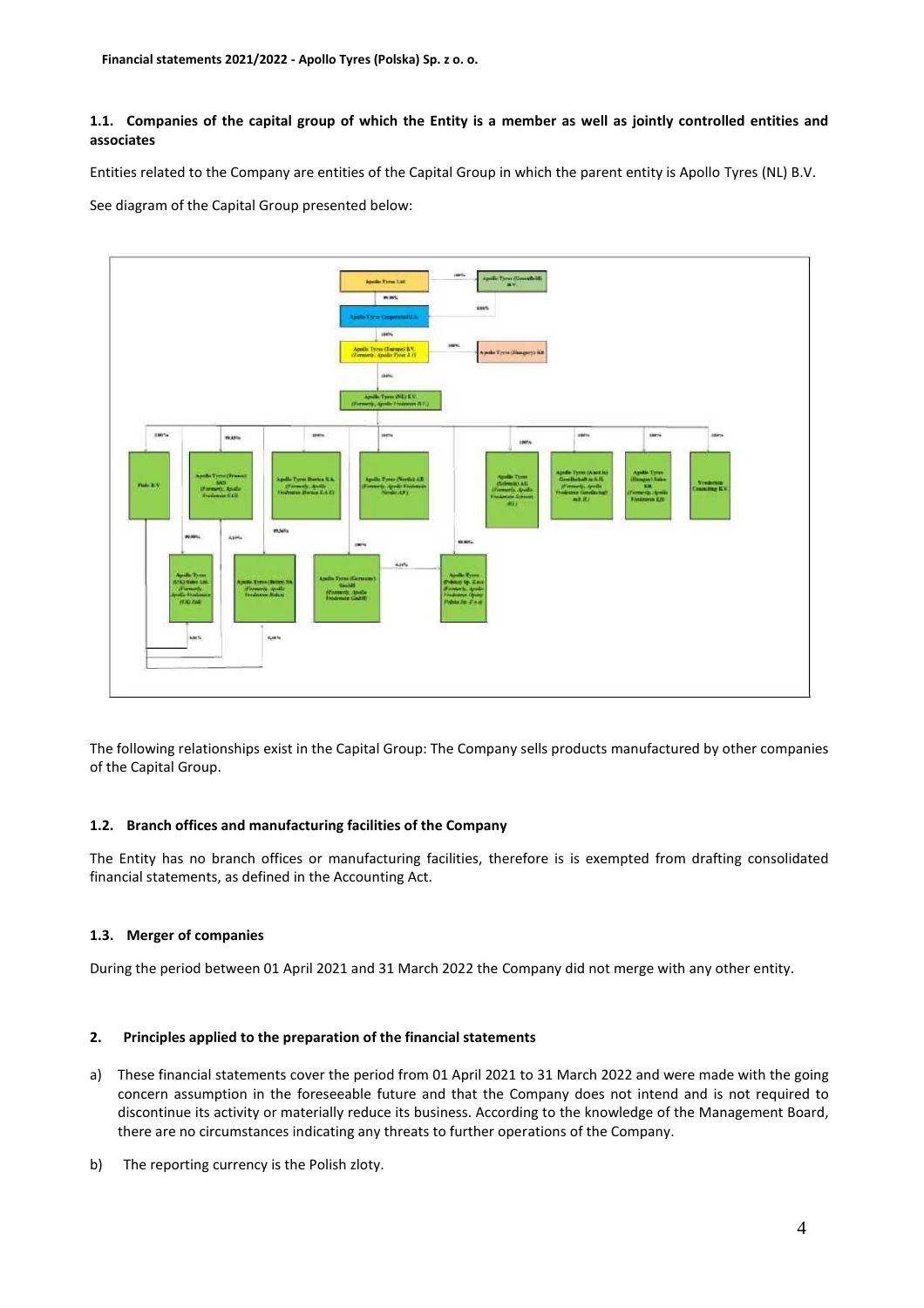# **3. Accounting principles and methods applied**

The accounting principles adopted in the preparation of the financial statements are in accordance with the Accounting Act of 29 September 1994 (consolidated text in Dz. U. of 2021, item 217, as amended), hereinafter referred to as the Act.

Individual assets and liabilities are measured at the actual costs incurred, subject to the principles of prudence.

# • **Intangible assets**

Intangible assets are recognised if it is probable that they will result in future economic benefits to the Company, which could be directly linked to these assets. Intangible assets are recognised initially at purchase price or manufacturing cost. After the initial recognition, intangible assets are valued at purchase price or manufacturing cost less accumulated amortisation and permanent impairment write-downs. Intangible assets are depreciated on the straight-line basis over the period corresponding to their estimated useful life.

Estimated useful life period spans: Costs of completed development work 36 months Goodwill 60 months Other intangible assets 24-60 months

# • **Tangible assets**

are recognised at purchase price, production cost or revalued value less amortisation and permanent impairment write-downs. In case of the right of perpetual usufruct of land, the purchase price is understood as the purchase price of the right from a third party or the surplus of the fee over the annual fee in the case of obtaining the right from a municipality. Land is measured at acquisition price less permanent impairment write-downs.

The revaluation is carried out on the basis of separate provisions. The revaluation result is transferred to the revaluation reserve. After the sale of a tangible asset, the amount remaining in the revaluation reserve is transferred to the reserve capital.

The expenses incurred on an asset already in use, such as repairs, inspection, maintenance or operating fees are expensed against the result of the reporting period in which they were incurred. If, however, it is possible to prove that such costs increase the expected future economic benefits to be derived from a given asset beyond the originally expected benefits, they are capitalised to the initial cost of the asset.

Tangible assets of low initial value, that is below PLN 10,000.00, are charged to expenses on an one-off basis.

Tangible assets, except for land, are depreciated on the straight line basis over their foreseeable period of economic usability, which is determined as follows:

Buildings, premises, civil and water engineering structures 1.5%-4.5%

Technical equipment and machines 20%-60%

Means of transport 17%-20%

Other tangible assets 14%-20%

# • **Tangible assets under construction**

Tangible assets under construction are valued at total costs directly related to their acquisition or production, including financial costs, less permanent impairment write-downs. Investment materials are also disclosed as tangible assets under construction. Tangible assets under construction are not depreciated until the construction is completed and they are commissioned to use.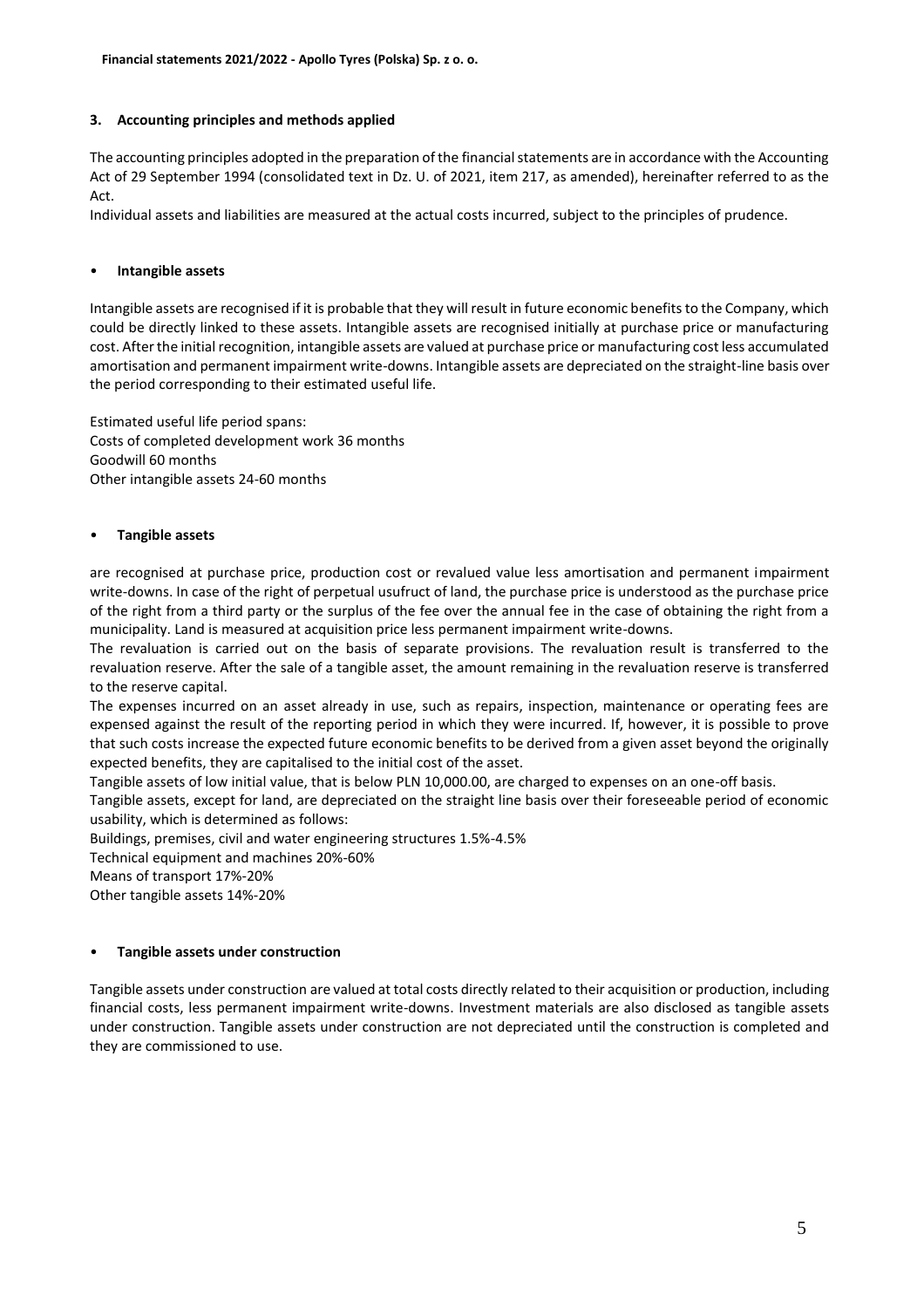# • **Long-term investments**

Investments are understood as assets held with the prospect of obtaining economic benefits due to value appreciation of such assets, obtaining revenues in the form of interest, dividends (share in profit) or other benefits, including from commercial transaction and in particular financial assets and those real properties and intangible assets, which are not used by the entity but acquired with the prospect of obtaining the above mentioned benefits.

real property at fair value (market value),

intangible assets at purchase price, shares or stocks at purchase price,

other securities at purchase price,

loans granted at the amount due,

other long-term financial assets at nominal value,

other long-term investments at purchase price.

Long-term investments are recognised in the accounting books after providing for permanent impairment writedowns. The effects of changes in the fair value of investments in real properties are recognised in revaluation reserve, unless it is a reduction in value below the cost of acquisition or production. In such a case, the effects of impairment are recognised in the income statement.

## • **Short-term investments**

shares or stocks at purchase price, other securities at purchase price, loans granted in the amount due and payable, other short-term financial assets at nominal value,

# • **Inventories**

Inventories are materials purchased for own use, finished products manufactured or processed by the entity (goods and services) fit for sale or in the course of production, semi-finished products and goods purchased for resale in their unprocessed condition. Inventories also include real properties intended for sale as part of the company's statutory activity or during construction or adaptation for sale.

Inventories are measured at the lower of purchase cost and production cost.

Issues of inventory are recorded:

according to the first-in, first-out (FIFO) method for deliveries to the warehouse

according to the method of detailed identification for direct deliveries

The net sale price is the price of sale possible to be obtained on the balance sheet date, net of value added tax (tax on goods and services) tax and excise duty, less any discounts, allowances and other similar reductions as well as the costs associated with adaptation of the asset item for sale and performance of the sale, plus due specific subsidy. Revaluation write-downs on inventories are recognised annually. Inventories are deemed to be obsolete after three years from the date of manufacture. Periodically, when transfer prices change as determined by the headquarters, stocks are revalued. The revaluation difference is recorded as deviation from the standard prices of components of tangible current assets and is determined on the date of their acceptance by the entity.

two types of deviations may occur:

- credit when the adopted standard price is higher than the actual purchase price,
- debit when the adopted standard price is lower than the actual purchase price.

Records of deviations from standard prices are posted to "Deviations from recording prices" control accounts.

This account may have a credit or debit balance, which indicates the value of debit or credit deviations from inventory standard prices. This balance will be posted against the value of inventories disclosed in the assets of the balance sheet, to increase or reduce their value.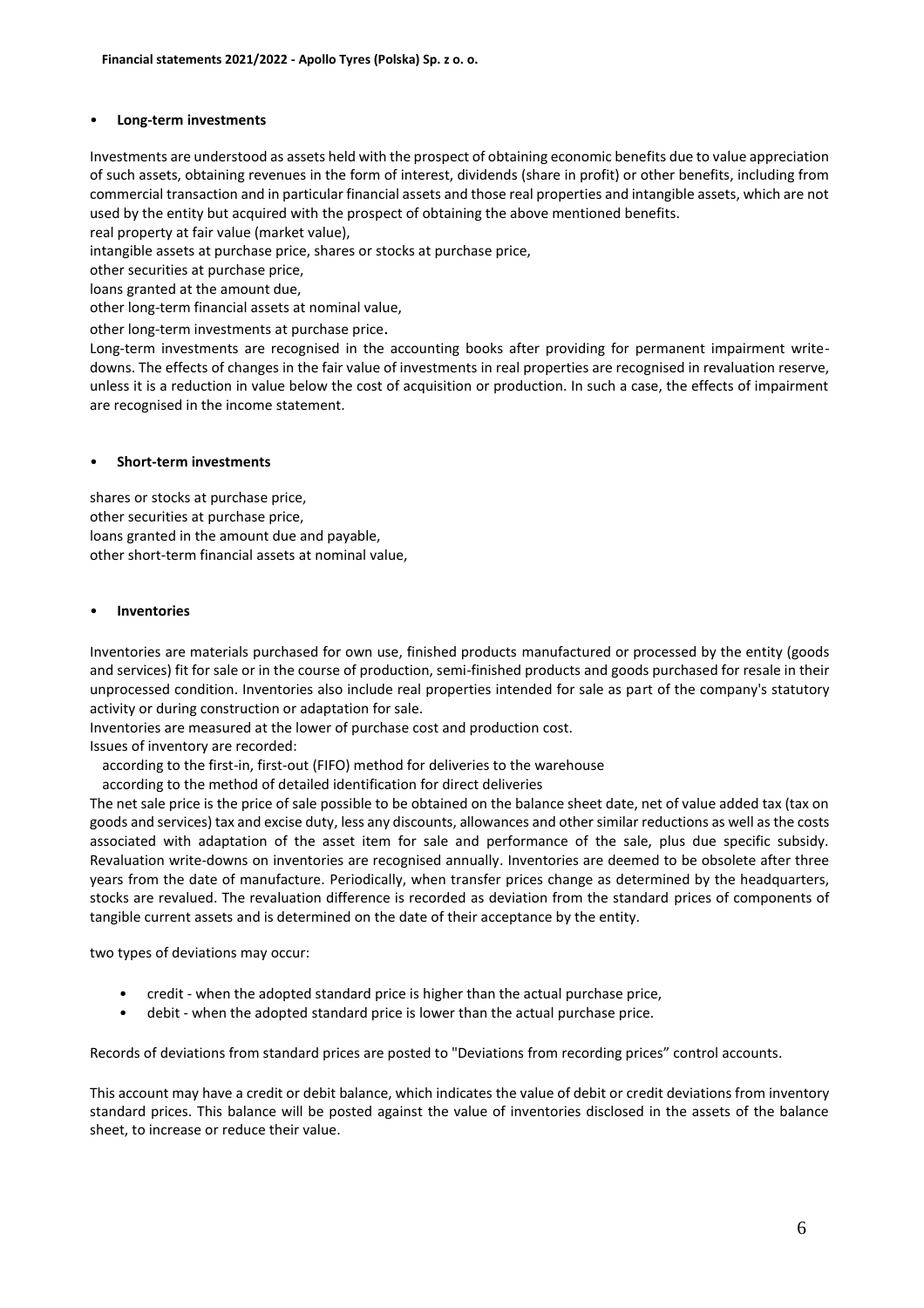# • **Short- and long-term receivables**

Trade receivables are recognised at the amount due less revaluation write-downs. Receivables are revalued taking account the likelihood of their payment by means of a revaluation write-down. Revaluation write-downs of receivables are recognised as other operating expenses or financial expenses respectively, depending on the type of receivables to which a write-down relates.

Redeemed, expired or non-collectible receivables decrease their previously recognised revaluation write-downs. Redeemed, expired or non-collectable receivables for which no write-downs were previously recognised, or for which the recognised write-downs did not cover their full amount, are recognised as other operating expenses or financial expenses respectively.

# • **Foreign currency transactions**

Receivables and liabilities (including loans and borrowings) in the Polish currency are recognised at the due amount. Receivables and liabilities in foreign currencies at the moment of creation are recognised according to the average exchange rate set by the President of the National Bank of Poland (NBP) for a given foreign currency. Exchange gains or losses arising on the date of payment resulting from the difference between the exchange rate as at that date and the exchange rate as at the date of the creation of receivables or liabilities are charged to income or costs of financial operations, respectively.

Outstanding foreign currency receivables and liabilities not settled as at the balance sheet date are measured at the average exchange rate for relevant currency, announced by the President of the National Bank of Poland as at that date.

Receivables are revalued taking account the likelihood of their payment by means of a revaluation write-down.

# • **Cash and cash equivalents**

Cash held in bank and on hand and short-term deposits kept until their maturity are measured at their nominal value.

Economic transactions expressed in foreign currencies are recognised in the accounting books as at the day of the transaction, respectively:

- at the mean exchange rate for the relevant currency published by the National Bank of Poland of the day preceding the day  $-$  in case of payment of receivables or liabilities if no reasons exist to apply the exchange rate referred to below and in case of other operations;

- the exchange rate that is actually applied on that day, resulting from the nature of the operation — in case of foreign currency sale or purchase or payment of receivables or liabilities (transfer of funds between the Company's bank accounts, etc.).

As at the balance sheet day, cash denominated in foreign currency is measured at the average exchange rate defined by the President of the National Bank of Poland for a particular foreign currency as at that date. Exchange differences defined at the end of the financial year affect the profit, being recognised as revenue from or costs of financial operations, respectively.

# • **Prepayments and accruals**

The Company recognises prepayments, if they relate to future reporting periods. Accruals are recognised at the amount of probable liabilities relating to the current reporting period.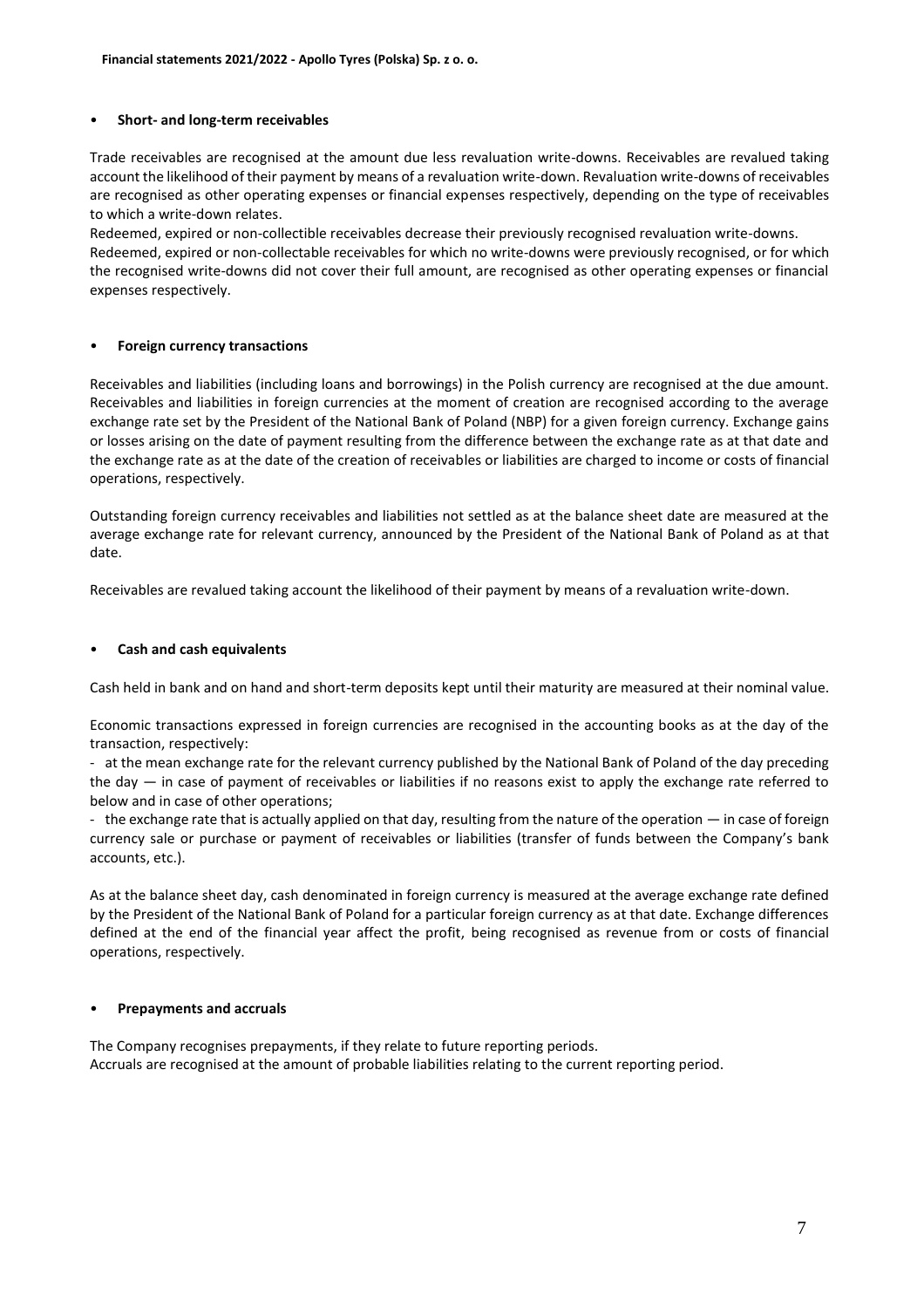# • **Share capital**

Share capital is recognised in the amount specified in the Articles of Association and disclosed in the court register. For the redemption of shares, the consideration paid for the shares is charged to equity and recognised in the balance sheet under own shares

## • **Provisions**

Provisions are accounted for when the Company is encumbered with a (legal or customary) obligation resulting from past events and when it is certain or highly likely that the discharge of that obligation will cause a necessary outflow of funds embodying economic benefits and when a reliable estimate of the amount of that liability can be made.

# • **Bank loans and borrowings, as well as financial liabilities held for trading**

Upon initial recognition, bank loans and borrowings are recognised at cost, representing the amount of cash received and including the cost of obtaining the loan or borrowing (transaction costs).

# • **Deferred income tax**

As a result of temporary differences between the book value of assets and liabilities and their tax value and tax loss deductible in the future, the Company recognises a provision and determines deferred income tax assets.

Deferred income tax assets are determined as the future foreseeable amount, deductible from income tax in respect of deductible temporary differences which will result in future reduction of the tax base as well as deductible tax loss, calculated in accordance with the prudence principle.

The deferred income tax provision is recognised as the amount of income tax payable in the future in connection with temporary positive differences that will result in an increase of the income tax base in the future.

Deferred income tax provisions and assets are measured at the income tax rates applicable in the year in which the tax obligation arises.

# • **Impairment of assets**

On each balance sheet date the Company assesses whether objective evidence exists indicating impairment of the value of a component or group of assets. If such evidence exists, the Company determines the estimated recoverable amount of the asset and makes a revaluation write-down of the value in the amount equal to the difference between the recoverable amount and the carrying amount. Impairment loss is recognised in the income statement for the current period. Where the assets were previously revalued, the loss is debited against the revaluation reserve and is subsequently recognised in the profit and loss statement for the period.

## • **Revenues recognition**

Revenues are recognised to the extent that it is probable that the Company will obtain economic benefits that can be reliably measured.

## • **Sales of goods and products**

Revenues are recognised when significant risks and benefits resulting from the ownership right to goods are transferred to the purchaser. Revenues include amounts due or received from the sale, less value added tax (VAT).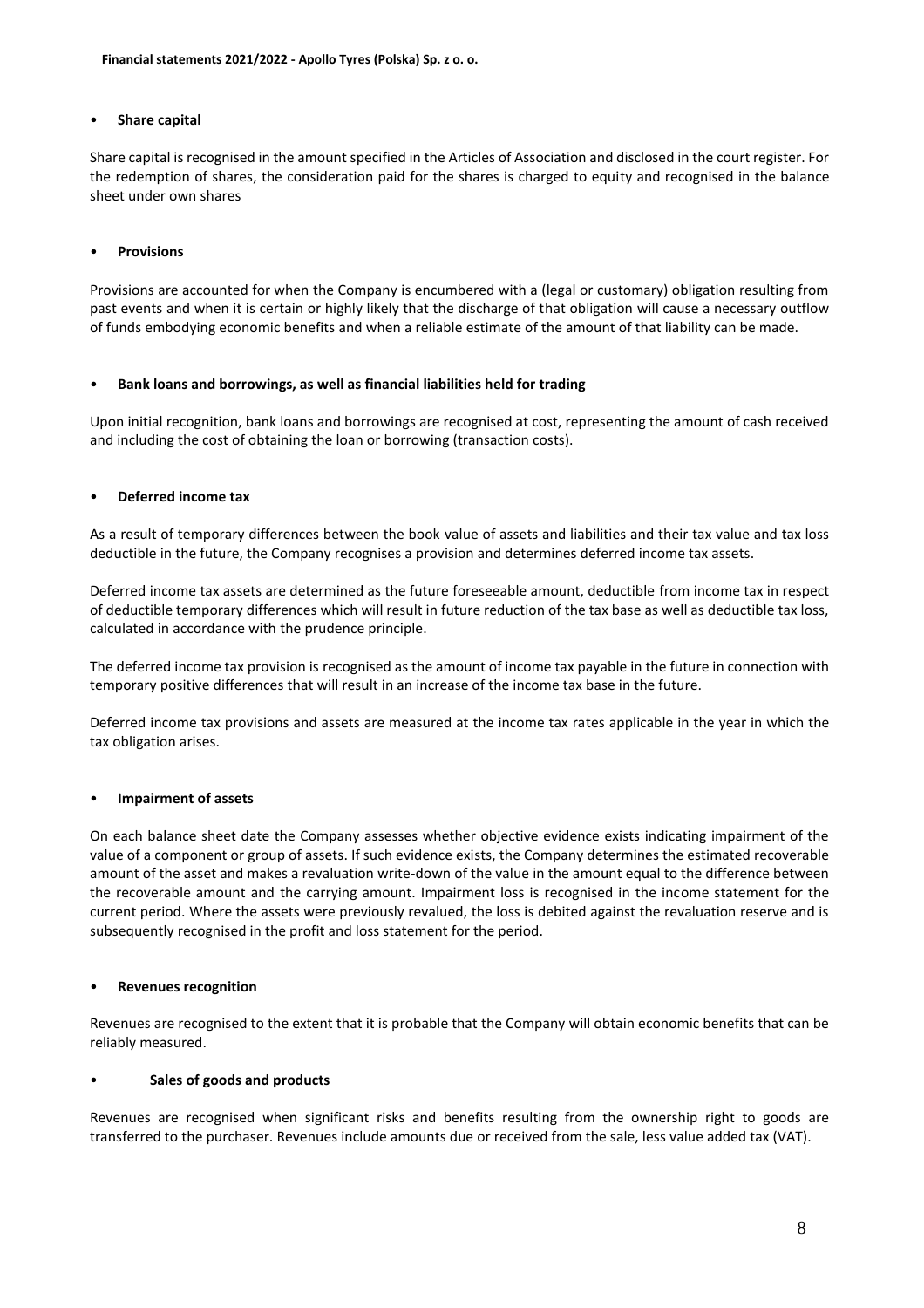# • **Interest**

Revenues on account of interest are disclosed in accordance with the date on which they were calculated as long as their receipt is not dubious.

President of the Management Board Person responsible for keeping the books of accounts

Anna Rembecka-Orłowska

Maciej Winiarz

Warsaw, 23 May 2022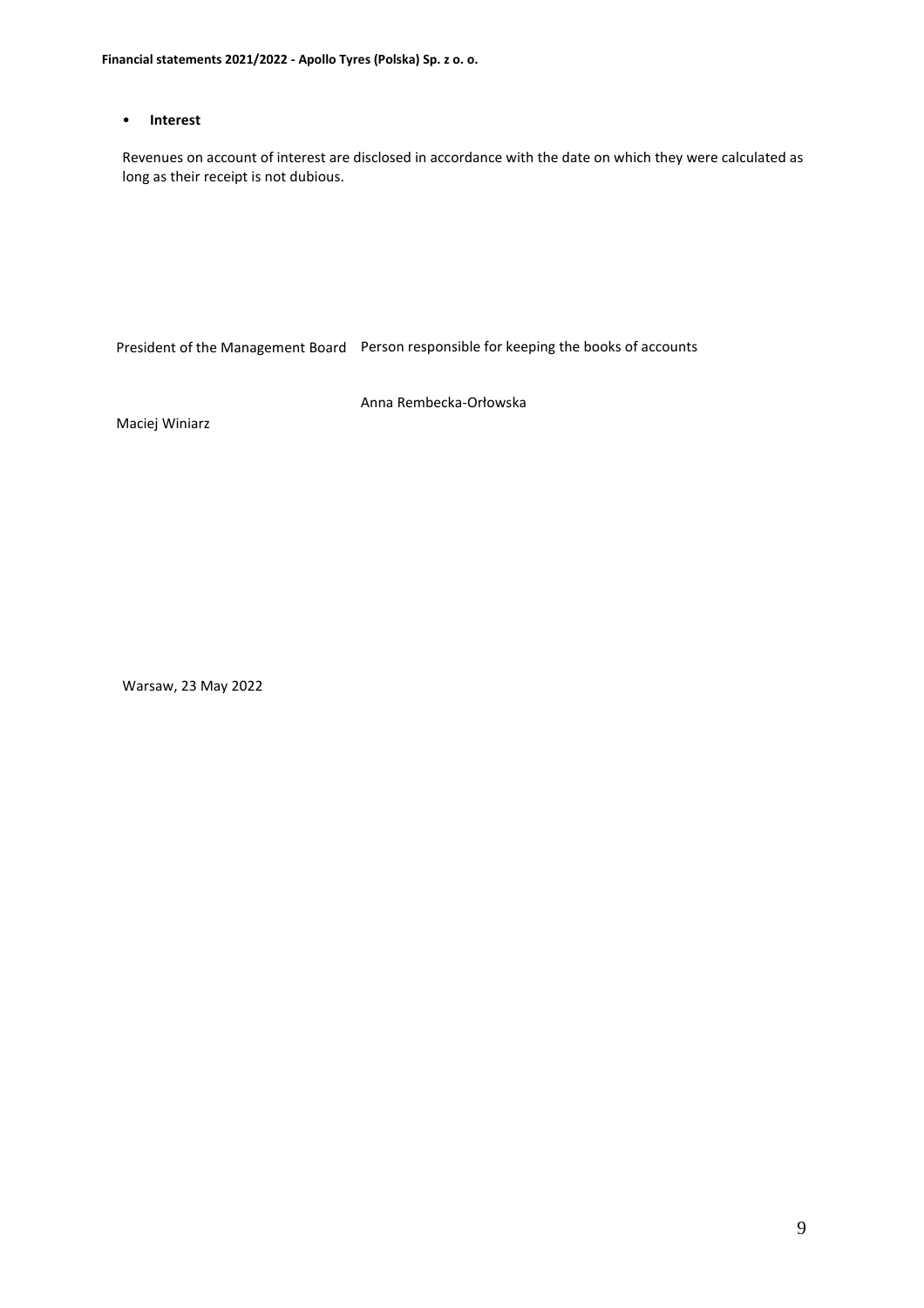# **Financial statements as at 31.03.2022 - Apollo Tyres (Polska) Sp. z o. o. BALANCE SHEET (in PLN)**

| Specification                                                                                                                | <b>Note</b> | 31.03.2022                | 31.03.2021                         |
|------------------------------------------------------------------------------------------------------------------------------|-------------|---------------------------|------------------------------------|
| A. FIXED ASSETS                                                                                                              | 3           | 957,997.45                | 714,261.93                         |
| Intangible assets                                                                                                            | 1, 5        |                           |                                    |
| Costs of completed development works<br>2. Goodwill                                                                          |             | ÷,                        | $\sim$<br>$\sim$                   |
| Other intangible assets                                                                                                      |             |                           |                                    |
| 4. Advances for intangible assets                                                                                            |             |                           | $\overline{\phantom{a}}$           |
| II. Tangible fixed assets<br>1. Tangible assets                                                                              | 2, 6, 7     | 2,956.35<br>2,956.35      | 5,731.83<br>5,731.83               |
| a) land (including right to perpetual usufruct of land)                                                                      | 4           |                           |                                    |
| b) buildings, premises, rights to premises, land and water engineering objects                                               |             | 2,956.35                  | 4,901.31                           |
| c) technical equipment and machinery                                                                                         |             |                           | 830.52                             |
| d) vehicles<br>e) other tangible assets                                                                                      |             | $\Box$                    | $\overline{\phantom{a}}$           |
| 2. Tangible assets under construction                                                                                        | 8           |                           | $\overline{\phantom{a}}$           |
| 3. Advance payments for tangible assets under construction                                                                   |             | ÷,                        | $\omega$                           |
| III. Long-term receivables                                                                                                   |             | 57,053.10                 | 57,053.10                          |
| I. From affiliated entities                                                                                                  |             |                           |                                    |
| 2. From other entities in which the entity holds equity interests<br>3. From other entities                                  |             | 57,053.10                 | 57,053.10                          |
| IV. Long-term investments                                                                                                    | 9, 10       | ٠                         | $\blacksquare$                     |
| 1. Real property                                                                                                             |             | $\mathcal{L}$             | $\sim$                             |
| 2. Intangible assets                                                                                                         |             |                           | $\overline{\phantom{a}}$           |
| 3. Long-term financial assets                                                                                                |             |                           | $\sim$<br>$\overline{\phantom{a}}$ |
| a) in affiliated entities<br>shares or stocks                                                                                |             | ÷,                        | $\omega$                           |
| other securities                                                                                                             |             | ä,                        | $\omega$                           |
| loans granted                                                                                                                |             | $\epsilon$                | $\omega$                           |
| other long-term financial assets                                                                                             |             | ÷,                        | $\omega$                           |
| b) in other entities, in which the entity holds equity interests<br>shares or stocks                                         |             | $\epsilon$                | $\omega$<br>$\sim$                 |
| other securities                                                                                                             |             | $\epsilon$                | $\omega$                           |
| loans granted                                                                                                                |             |                           | $\sim$                             |
| other long-term financial assets                                                                                             |             | $\overline{\phantom{a}}$  | $\omega$                           |
| c) in other entities                                                                                                         |             |                           | $\blacksquare$                     |
| shares or stocks<br>other securities                                                                                         |             | ÷,                        | $\omega$<br>$\omega$               |
| loans granted                                                                                                                |             |                           | $\sim$                             |
| other long-term financial assets                                                                                             |             |                           |                                    |
| 4. Other long-term investments                                                                                               |             |                           |                                    |
| V. Long-term prepayments and accruals<br>. Deferred income tax assets                                                        | 13<br>13    | 897,988.00<br>897,988.00  | 651,477.00<br>651,477.00           |
| Other prepayments and accruals                                                                                               | $13$        |                           |                                    |
| <b>B. CURRENT ASSETS</b>                                                                                                     |             | 57,778,421.36             | 33,603,780.74                      |
| Inventories                                                                                                                  | 8.12        | 1,877,095.63              | 1,183,385.92                       |
| . Materials                                                                                                                  |             |                           |                                    |
| Semi-finished products and work in progress<br>. Finished products                                                           |             |                           |                                    |
| Goods                                                                                                                        |             | 1,877,095.63              | 1,183,385.92                       |
| Advances for deliveries and services                                                                                         |             |                           |                                    |
| II. Short-term receivables                                                                                                   | 11          | 46,231,392.38             | 26,412,034.99                      |
| Receivables from affiliated entities<br>a) arising from trade receivables, with a maturity of:                               |             | 80,595.38<br>80,595.38    | 23,283.11<br>23,283.11             |
| up to 12 months                                                                                                              |             | 80,595.38                 | 23,283.11                          |
| over 12 months                                                                                                               |             |                           |                                    |
| b) other                                                                                                                     |             | $\overline{\phantom{a}}$  | $\sim$                             |
| Receivables from other entities in which the entity holds equity interests                                                   |             |                           | ÷.                                 |
| a) arising from trade receivables, with a maturity of:<br>- up to 12 months                                                  |             | 46, 150, 543. 20          | $\overline{\phantom{a}}$           |
| over 12 months                                                                                                               |             | $\overline{\phantom{a}}$  | $\sim$                             |
| b) other                                                                                                                     |             | $\epsilon$                | $\sim$                             |
| 3. Receivables from other entities                                                                                           |             | 46, 150, 797.00           | 26,388,751.88                      |
| a) arising from trade receivables, with a maturity of:<br>- up to 12 months                                                  |             | 46, 150, 543. 20<br>#ADR! | 26,388,435.88<br>26,388,435.88     |
| - over 12 months                                                                                                             |             | $\overline{\phantom{a}}$  |                                    |
| b) receivables arising from taxes, grants, customs duties, social security and health insurance, and other public-law titles |             |                           |                                    |
| c) other                                                                                                                     |             | 253.80                    | 316.00                             |
| d) claimed in court<br>III. Short-term investments                                                                           |             | 9,642,818.23              | 5,893,036.29                       |
| Short-term financial assets                                                                                                  |             | 9,642,818.23              | 5,893,036.29                       |
| a) in affiliated entities                                                                                                    |             |                           |                                    |
| shares or stocks                                                                                                             |             |                           |                                    |
| other securities                                                                                                             |             | $\sim$                    | $\sim$                             |
| loans granted<br>other short-term financial assets                                                                           |             | ÷,<br>$\Box$              | $\sim$<br>$\omega$                 |
| b) in other entities                                                                                                         |             | ÷,                        | $\blacksquare$                     |
| shares or stocks                                                                                                             |             | ÷                         | $\sim$                             |
| other securities                                                                                                             |             |                           | $\ddot{\phantom{1}}$               |
| - loans granted                                                                                                              |             | ÷,                        | $\mathcal{L}_{\mathcal{C}}$        |
| other short-term financial assets<br>c) cash and cash assets                                                                 |             | 9,642,818.23              | 5,893,036.29                       |
| cash in hand and in bank accounts                                                                                            |             | 9,642,818.23              | 5,893,036.29                       |
| other cash                                                                                                                   |             | $\sim$                    | $\sim$                             |
| other cash assets                                                                                                            |             | L.                        | $\sim$                             |
| 2. Other short-term investments                                                                                              |             | ÷.                        |                                    |
| IV. Short-term prepayments and accruals<br>C. CALLED-UP SHARE CAPITAL                                                        | 13          | 27,115.12<br>٠            | 115,323.54<br>$\blacksquare$       |
| <b>D. TREASURY SHARES</b>                                                                                                    |             |                           |                                    |
| <b>TOTAL ASSETS</b>                                                                                                          |             | 58,736,418.81             | 34,318,042.67                      |

**………………………………………….... ………………................................ Anna Rembecka-Orłowska** Person responsible for keeping the books of account

**Maciej Winiarz** President of the Management Board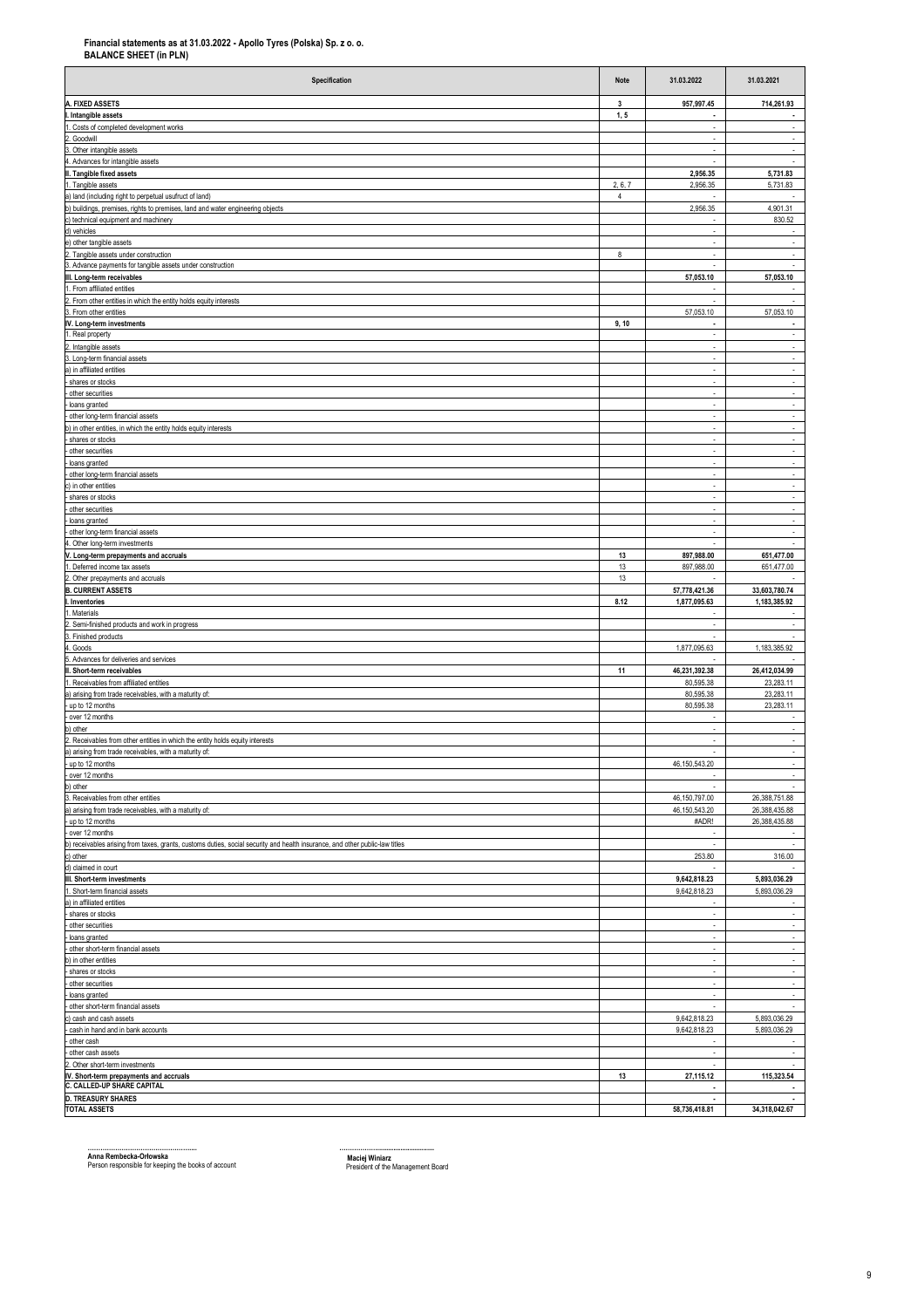# **Financial statements as at 31.03.2022 - Apollo Tyres (Polska) Sp. z o. o.**

| <b>BALANCE SHEET (in PLN)</b> |  |
|-------------------------------|--|
|-------------------------------|--|

| $\cdot$<br>$\cdot$<br>Specification                                                                                  | <b>Note</b> | 31.03.2022           | 31.03.2021               |
|----------------------------------------------------------------------------------------------------------------------|-------------|----------------------|--------------------------|
| A. EQUITY CAPITAL                                                                                                    |             | 10,058,206.40        | 8,786,016.55             |
| Share capital                                                                                                        | 15          | 50,000.00            | 50,000.00                |
| II. Supplementary capital, including:                                                                                | 16          | 8,736,016.55         | 8,395,662.14             |
| surplus of sales value (issue value) over nominal value of shares                                                    |             |                      |                          |
| III. Revaluation reserve, including:                                                                                 | 16          | $\cdot$              | $\Box$                   |
| on account of fair value adjustment                                                                                  |             | $\overline{a}$       | ä,                       |
| IV. Other reserve capitals, including:                                                                               | 16          |                      |                          |
| created pursuant to the Articles of Association                                                                      |             |                      | ÷,                       |
| for own shares                                                                                                       |             |                      | l,                       |
| V. Profit (loss) from previous years                                                                                 |             |                      |                          |
| VI. Net profit (loss)                                                                                                | 17          | 1,272,189.85         | 340,354.41               |
| VII. Net profit write-downs during the financial year (negative amount)                                              |             |                      |                          |
| B. LIABILITIES AND PROVISIONS FOR LIABILITIES                                                                        |             | 48,678,212.41        | 25,532,026.12            |
| Provisions for liabilities                                                                                           | 18          | 4,649,029.72         | 3, 162, 239.39           |
| Provision for deferred income tax                                                                                    |             | 519.00               | 681.00                   |
| Provision for pensions and similar benefits                                                                          |             |                      |                          |
| long-term                                                                                                            |             |                      |                          |
| short-term                                                                                                           |             |                      |                          |
| Other provisions                                                                                                     |             | 4,648,510.72         | 3, 161, 558.39           |
| long-term                                                                                                            |             |                      |                          |
| short-term                                                                                                           |             | 4,648,510.72         | 3,161,558.39             |
| I. Long-term liabilities                                                                                             | 19, 21, 22  | ÷.                   | $\ddot{\phantom{a}}$     |
| To affiliated entities                                                                                               |             | ÷,                   | ÷,                       |
| To other entities in which the entity holds equity interests                                                         |             | t,                   | $\sim$                   |
| To other entities                                                                                                    |             |                      |                          |
| a) loans and borrowings                                                                                              |             |                      |                          |
| b) from issue of debt securities                                                                                     |             | $\mathbb{Z}^2$       | $\sim$                   |
| ) other financial liabilities                                                                                        |             |                      |                          |
| d) bill of exchange liabilities                                                                                      |             |                      | ÷,                       |
| e) other                                                                                                             |             |                      |                          |
| III. Short-term liabilities                                                                                          | 21, 22      | 44,016,182.69        | 22,342,849.42            |
| 1. Liabilities to related entities                                                                                   |             | 39,579,545.38        | 19, 151, 890.42          |
| a) trade liabilities with a maturity of:                                                                             |             |                      |                          |
|                                                                                                                      |             | 39,579,545.38        | 19, 151, 890.42          |
| up to 12 months<br>over 12 months                                                                                    |             | 39,579,545.38        | 19, 151, 890.42          |
|                                                                                                                      |             |                      |                          |
| b) other                                                                                                             |             |                      | ÷,                       |
| Liabilities to other entities in which the entity holds equity interests                                             |             | ÷,<br>$\overline{a}$ | $\Box$<br>$\overline{a}$ |
| a) trade liabilities with a maturity of:                                                                             |             | L,                   |                          |
| up to 12 months                                                                                                      |             |                      | $\overline{\phantom{a}}$ |
| over 12 months                                                                                                       |             | L,                   | J.                       |
| b) other                                                                                                             | 20          |                      |                          |
| 3. Liabilities to other entities                                                                                     |             | 4,436,637.31         | 3,190,959.00             |
| a) loans and borrowings                                                                                              |             |                      |                          |
| b) from issue of debt securities                                                                                     |             |                      |                          |
| ) other financial liabilities                                                                                        |             |                      |                          |
| d) trade liabilities with a maturity of:                                                                             |             | 581,312.58           | 725,916.25               |
| up to 12 months                                                                                                      |             | 581,312.58           | 725,916.25               |
| over 12 months                                                                                                       |             |                      |                          |
| e) advances received on deliveries and services                                                                      |             |                      |                          |
| bill of exchange liabilities                                                                                         |             |                      |                          |
| g) liabilities arising from taxes, customs duties, social security and health insurance, and other public-law titles |             | 3,855,315.10         | 2,462,113.98             |
| h) liabilities arising from remunerations                                                                            |             |                      |                          |
| other                                                                                                                | 20          | 9.63                 | 2,928.7                  |
| Special purpose funds                                                                                                |             |                      |                          |
| IV. Prepayments and accruals                                                                                         | 23          | 13,000.00            | 26,937.31                |
| Negative goodwill                                                                                                    |             |                      |                          |
| Other prepayments and accruals                                                                                       |             | 13.000.00            | 26.937.31                |
| long-term                                                                                                            |             |                      |                          |
| short-term                                                                                                           |             | 13,000.00            | 26,937.31                |
| <b>TOTAL LIABILITIES</b>                                                                                             |             | 58,736,418.81        | 34,318,042.67            |

**…………………………………………. ……………………………………... Anna Rembecka-Orłowska** Person responsible for keeping the books of account **Maciej Winiarz** President of the Management Board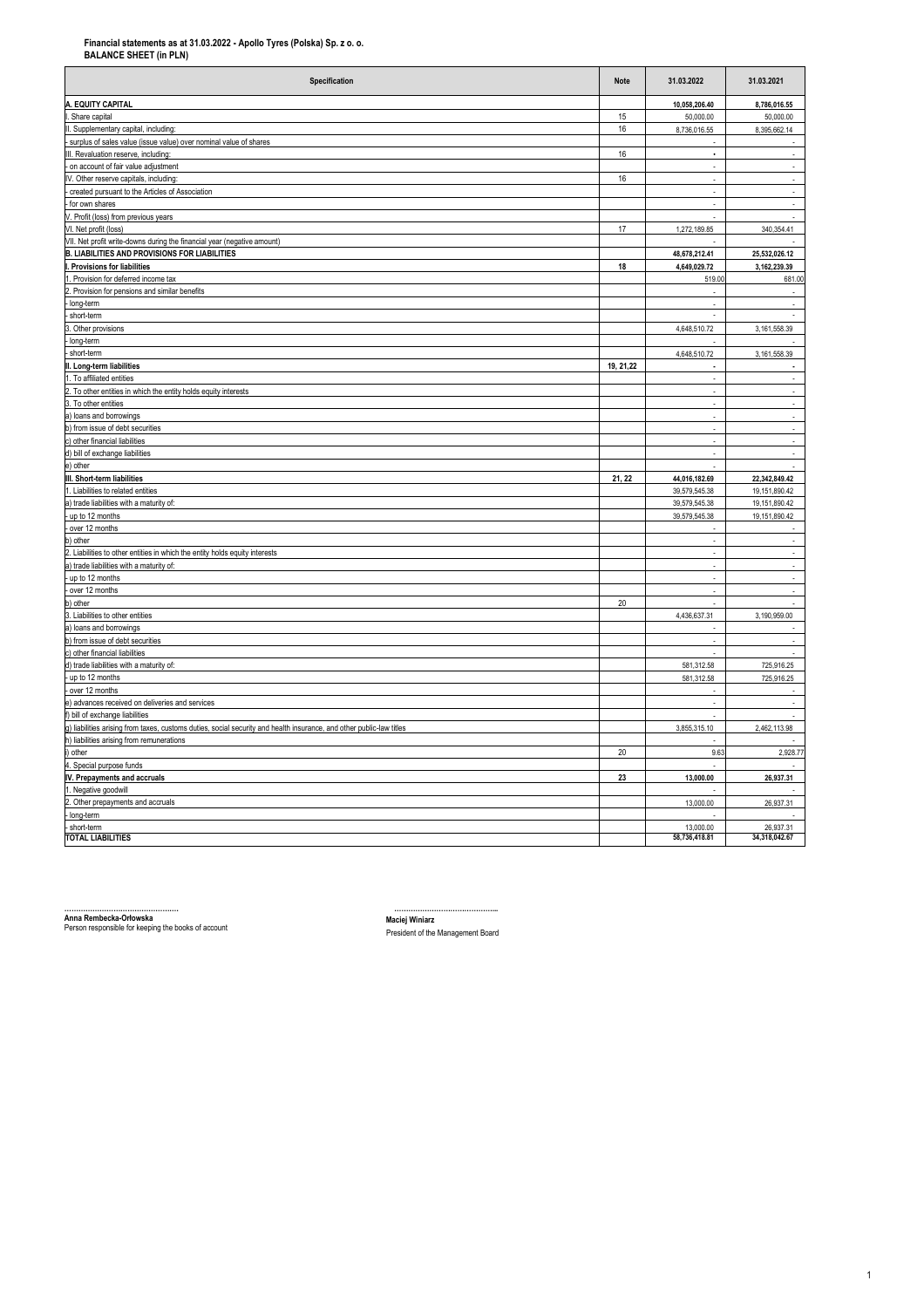# **Financial statements as at 31.03.2022 - Apollo Tyres (Polska) Sp. z o. o. PROFIT AND LOSS ACCOUNT (in PLN)**

| Specification                                                                | <b>Note</b> | 01.04.2021<br>31.03.2022 | 01.04.2020<br>31.03.2021 |
|------------------------------------------------------------------------------|-------------|--------------------------|--------------------------|
| A. NET SALES INCOME AND EQUIVALENTS, including:                              | 25, 27, 28  | 123,201,888.50           | 75,448,411.73            |
| - from related entities                                                      |             | 388,450.37               | 278,948.48               |
| Net income from sales of products                                            |             | 388,450.37               | 278,948.48               |
| . Changes in products (increase - positive value, decrease - negative value) |             |                          |                          |
| III. Cost of manufacturing products for internal purposes                    |             |                          |                          |
| IV. Net revenue from sales of goods and materials                            |             | 122,813,438.13           | 75, 169, 463. 25         |
| <b>B. OPERATING COSTS</b>                                                    | 26, 27, 28  | 121,588,058.48           | 75,216,819.28            |
| Amortisation and depreciation                                                |             | 49, 145.38               | 82,310.78                |
| II. Consumption of materials and energy                                      |             | 212,926.96               | 200,330.09               |
| III. Third-party services                                                    |             | 11, 177, 971.48          | 8,496,208.54             |
| IV. Taxes and fees, including:                                               |             | 114,626.04               | 118,532.05               |
| excise tax                                                                   |             |                          |                          |
| V. Remunerations                                                             |             | 2,240,069.35             | 2,030,015.11             |
| VI. Social insurance and other benefits, including:                          |             | 549,645.13               | 430,333.38               |
| - pensions                                                                   |             | 333,053.00               | 149, 132.24              |
| VII. Other costs by type                                                     |             | 2,718,182.32             | 1,870,367.49             |
| VIII. Value of goods and materials sold                                      |             | 104,525,491.82           | 61,988,721.84            |
| C. PROFIT (LOSS) ON SALES (A-B)                                              |             | 1,613,830.02             | 231,592.45               |
| <b>D. OTHER OPERATING INCOME</b>                                             |             | 420,587.32               | 442,195.15               |
| Gain on disposal of non-financial fixed assets                               |             |                          | 569.10                   |
| Grants                                                                       |             |                          |                          |
| III. Revaluation of non-financial assets                                     |             | 145,534.00               | 40,384.46                |
| IV. Other operating revenues                                                 |             | 275,053.32               | 401,241.59               |
| E<br><b>OTHER OPERATING COSTS</b>                                            |             | 178,946.80               | 58,734.93                |
| Loss on disposal of non-financial fixed assets                               |             |                          |                          |
| . Revaluation of non-financial assets                                        |             |                          | 24,514.83                |
| III. Other operating costs                                                   |             | 178,946.80               | 34,220.10                |
| F. PROFIT (LOSS) ON OPERATING ACTIVITIES (C+D-E)                             |             | 1,855,470.54             | 615,052.67               |
| <b>G. FINANCIAL INCOME</b>                                                   |             | 1,485.73                 | 36,462.95                |
| Dividends and profit-sharing, including:                                     |             |                          |                          |
| a) from affiliated entities, including:                                      |             |                          | ÷.                       |
| - those in which the entity holds equity interest                            |             | $\overline{\phantom{a}}$ | $\sim$                   |
| b) from other entities, including:                                           |             |                          | ÷.                       |
| - those in which the entity holds equity interest                            |             |                          |                          |
| II. Interest, including:                                                     |             | 1,485.73                 | 36,462.95                |
| - from related entities                                                      |             |                          |                          |
| III. Profit from disposal of financial assets, including:                    |             | ÷.                       | $\sim$                   |
| - in related entities                                                        |             | ٠                        | $\sim$                   |
| IV. Revaluation of financial assets                                          |             |                          | ÷.                       |
| V. Other                                                                     |             | ÷,                       | $\sim$                   |
| H. FINANCIAL COSTS                                                           |             | 8,617.42                 | 47,899.21                |
| Interest, including:                                                         |             | 7,337.54                 | 43,616.49                |
| - for related entities                                                       |             | 3,594.00                 | 41,709.00                |
| II. Loss on disposal of financial assets, including:                         |             |                          |                          |
| - in related entities                                                        |             | ÷.                       | ÷.                       |
| III. Revaluation of financial assets                                         |             |                          |                          |
| IV. Other                                                                    |             | 1,279.88                 | 4,282.72                 |
| GROSS PROFIT (LOSS) (F+G-H)                                                  |             | 1,848,338.85             | 603,616.41               |
| <b>INCOME TAX</b>                                                            | 29          | 576,149.00               | 263,262.00               |
| OTHER MANDATORY REDUCTIONS IN PROFIT (INCREASES IN LOSS)                     |             |                          |                          |
| NET PROFIT (LOSS) (I-J-K)                                                    |             | 1,272,189.85             | 340,354.41               |

**……………………………………………… ………………………………………… Anna Rembecka-Orłowska** Person responsible for keeping the books of account **Maciej Winiarz** President of the Management Board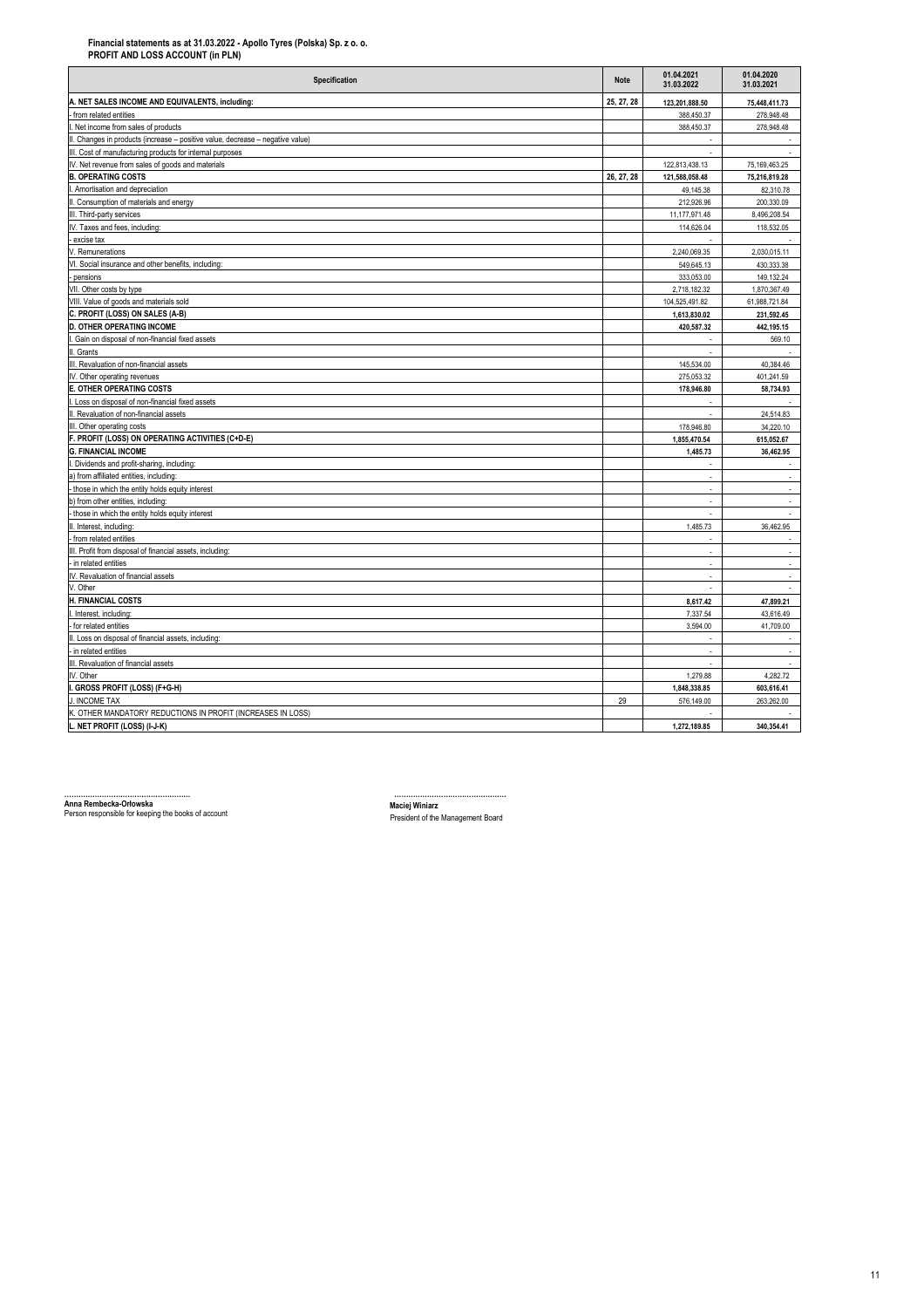# **Financial statements as at 31.03.2022 - Apollo Tyres (Polska) Sp. z o. o. STATEMENT OF CHANGES IN EQUITY (in PLN)**

| EMENT OF OTHINGED IN EQUITY (III I EN)<br>Specification                                          | 01.04.2021<br>31.03.2022                         | 01.04.2020<br>31.03.2021             |
|--------------------------------------------------------------------------------------------------|--------------------------------------------------|--------------------------------------|
| Opening balance of share capital (OB)                                                            | 8,786,016.55                                     | 8,445,662.14                         |
| - change in accounting principles (policy)                                                       | ÷,                                               |                                      |
| - corrections of errors<br>I.a. Equity at the beginning of period (OB), after adjustments        | $\sim$<br>8,786,016.55                           | 8,445,662.14                         |
| Opening balance of share capital                                                                 | 50,000.00                                        | 50,000.00                            |
| 1.1. Changes in share capital                                                                    | ÷,                                               |                                      |
| a) increase (due to)                                                                             | $\omega$                                         | $\omega$                             |
| - issue of shares (stocks)                                                                       | ÷,                                               | ÷,                                   |
|                                                                                                  | $\omega$                                         | $\omega$                             |
| b) decrease (due to)<br>- redemption of shares (stocks)                                          | $\sim$<br>÷,                                     | ÷<br>$\ddot{\phantom{1}}$            |
|                                                                                                  | $\epsilon$                                       | $\sim$                               |
| 1.2. Closing balance of share capital                                                            | 50,000.00                                        | 50,000.00                            |
| Opening balance of supplementary capital                                                         | 8,395,662.14                                     | 8,061,005.70                         |
| 2.1. Changes in supplementary capital                                                            | 340,354.41                                       | 334,656.44                           |
| a) increase (due to)                                                                             | 340,354.41                                       | 334,656.44                           |
| - issue of shares above nominal value<br>- profit distribution (statutory)                       | $\Box$                                           | $\overline{\phantom{a}}$             |
| - profit distribution (above the statutory minimum value)                                        | 340,354.41                                       | 334,656.44                           |
| $\overline{\phantom{a}}$                                                                         | ÷,                                               | ÷,                                   |
| $\overline{\phantom{a}}$                                                                         | $\omega$                                         | $\epsilon$                           |
| b) decrease (due to)                                                                             | $\omega$                                         | $\ddot{\phantom{1}}$                 |
| - loss coverage                                                                                  | $\omega$                                         | $\omega$                             |
| $\overline{\phantom{a}}$<br>$\overline{\phantom{a}}$                                             | $\overline{\phantom{a}}$<br>$\sim$               | $\sim$<br>$\mathcal{L}$              |
| 2.2. Closing balance of supplementary capital                                                    | 8,736,016.55                                     | 8,395,662.14                         |
| Opening balance of revaluation reserve                                                           | $\sim$                                           | ÷,                                   |
| 3.1. Changes in revaluation reserve                                                              | $\omega$                                         | $\sim$                               |
| a) increase (due to)                                                                             | $\ddot{\phantom{1}}$                             | ÷.                                   |
| $\overline{\phantom{a}}$                                                                         | $\bar{\mathbf{z}}$                               | $\omega$                             |
| $\overline{\phantom{a}}$<br>b) decrease (due to)                                                 | $\sim$<br>$\omega$                               | $\overline{\phantom{a}}$<br>$\omega$ |
| - disposal of tangible assets                                                                    | $\ddot{\phantom{1}}$                             | $\ddot{\phantom{1}}$                 |
| $\mathcal{L}_{\mathcal{A}}$                                                                      | $\omega$                                         | $\omega$                             |
| 3.2. Closing balance of revaluation reserve                                                      | $\omega$                                         | $\omega$                             |
| Opening balance of other reserve capitals                                                        | $\omega$                                         | $\blacksquare$                       |
| 4.1. Changes in other reserve capitals                                                           | $\overline{\phantom{a}}$                         | $\omega$                             |
| a) increase (due to)                                                                             | $\ddot{\phantom{1}}$                             | $\overline{\phantom{a}}$             |
| $\overline{\phantom{a}}$<br>÷,                                                                   | $\overline{\phantom{a}}$<br>$\ddot{\phantom{1}}$ | $\omega$<br>$\blacksquare$           |
| b) decrease (due to)                                                                             | $\omega$                                         | $\mathcal{L}$                        |
| $\overline{\phantom{a}}$                                                                         | ÷.                                               | $\sim$                               |
|                                                                                                  | $\overline{\phantom{a}}$                         | $\Box$                               |
| 4.2. Closing balance of other reserve capitals                                                   | $\overline{a}$                                   | $\overline{a}$                       |
| Opening balance of profit (loss) from previous years                                             | 340,354.41                                       | 334,656.44                           |
| 5.1. Opening balance of profit from previous years<br>- change in accounting principles (policy) | 340,354.41                                       | 334,656.44                           |
| - corrections of errors                                                                          | $\omega$                                         | $\sim$                               |
| 5.2. Opening balance of profit from previous years, after adjustments                            | 340,354.41                                       | 334,656.44                           |
| a) increase (due to)                                                                             |                                                  |                                      |
| - distribution of profit from previous years                                                     | ÷.                                               | ä,                                   |
| $\overline{\phantom{a}}$                                                                         | $\omega$                                         | $\omega$                             |
|                                                                                                  |                                                  |                                      |
| b) decrease (due to)<br>- distribution of profit                                                 | 340,354.41<br>340,354.41                         | 334,656.44<br>334,656.44             |
| $\overline{\phantom{a}}$                                                                         | $\sim$                                           |                                      |
| 5.3. Closing balance of profit from previous years                                               | 0.00                                             | $\sim$                               |
| 5.4. Loss from previous years at the beginning of period                                         | $\omega$                                         | $\omega$                             |
| - change in accounting principles (policy)                                                       | $\omega$                                         | ä,                                   |
| - corrections of errors                                                                          | ä,                                               | $\omega$                             |
| 5.5. Loss from previous years at the beginning of period, after adjustments                      | ÷,<br>$\omega$                                   | $\ddot{\phantom{1}}$<br>$\omega$     |
| a) increase (due to)<br>- loss brought forward to be covered                                     | $\Box$                                           | $\sim$                               |
| $\overline{\phantom{a}}$                                                                         | $\omega$                                         | $\omega$                             |
| ÷,                                                                                               | $\omega$                                         | $\omega$                             |
| b) decrease (due to)                                                                             | $\omega$                                         | $\sim$                               |
| $\overline{\phantom{a}}$                                                                         | $\sim$                                           | $\sim$                               |
| $\overline{\phantom{a}}$                                                                         | $\omega$                                         | ÷.                                   |
| 5.6. Closing balance of accumulated loss                                                         | $\omega$                                         | $\omega$                             |
| 5.7. Closing balance of profit (loss) from previous years<br>6. Net result                       | 0.00<br>1,272,189.85                             | $\mathcal{L}$<br>340,354.41          |
| a) net profit                                                                                    | 1,272,189.85                                     | 340,354.41                           |
| b) net loss                                                                                      | $\sim$                                           | $\sim$                               |
| c) write-downs from profit                                                                       | $\omega$                                         | $\sim$                               |
| II. Closing balance of equity (CB)                                                               | 10,058,206.40                                    | 8,786,016.55                         |
| III. Equity, after proposed distribution of profit (coverage of loss)                            | 10,058,206.40                                    | 8,786,016.55                         |

**Anna Rembecka-Orłowska** Person responsible for keeping the books of account

**……………………………………………….. ……………………………………………. Maciej Winiarz** President of the Management Board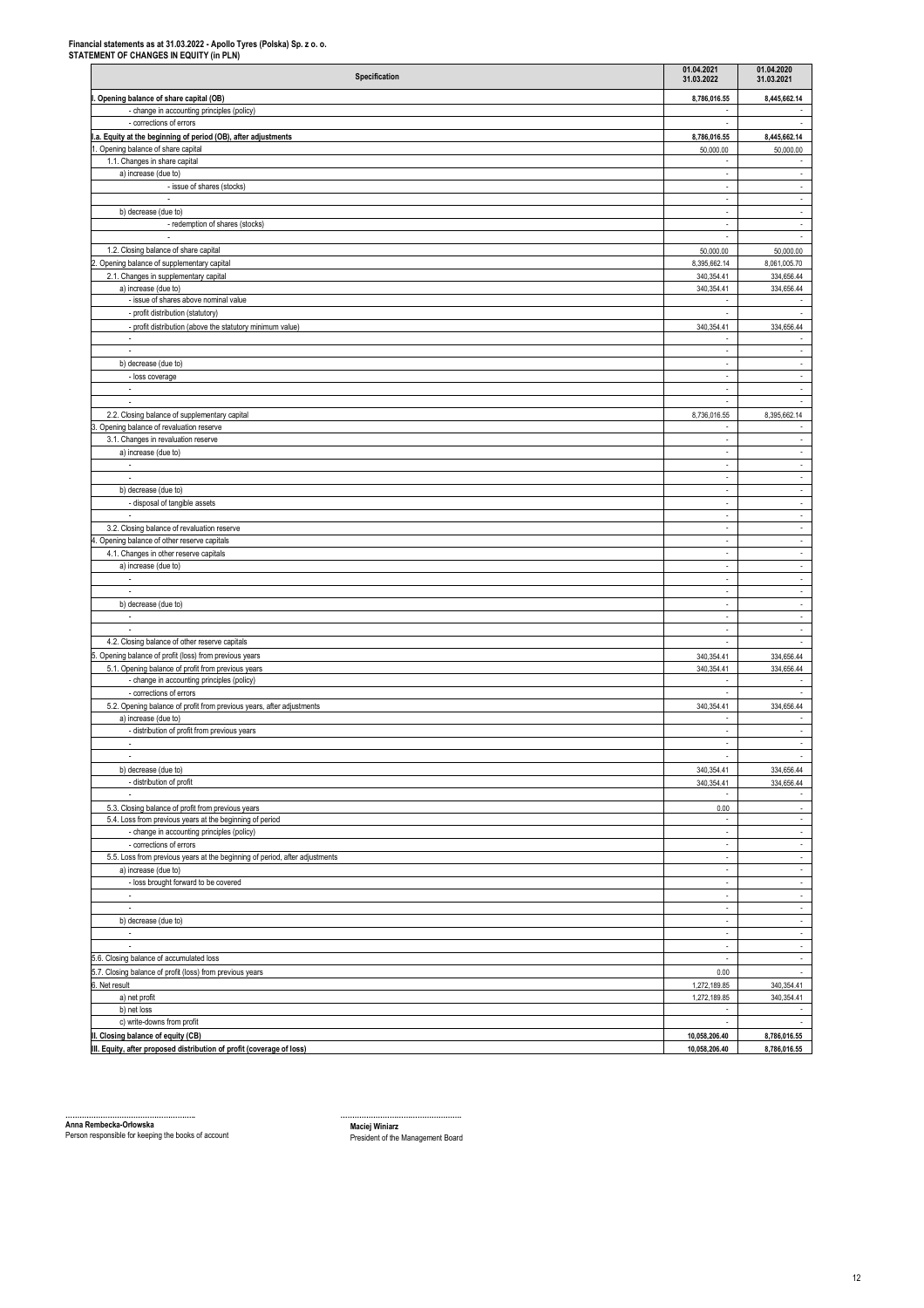# **Financial statements as at 31.03.2022 - Apollo Tyres (Polska) Sp. z o. o. CASH FLOW STATEMENT (in PLN)**

| Specification                                                                                                                 | 01.04.2021<br>31.03.2022    | 01.04.2020<br>31.03.2021 |
|-------------------------------------------------------------------------------------------------------------------------------|-----------------------------|--------------------------|
| A. CASH FLOWS FROM OPERATING ACTIVITIES                                                                                       |                             |                          |
| I. Inflows                                                                                                                    | $\sim$                      | $\overline{a}$           |
| 1. Sales                                                                                                                      | $\mathcal{L}_{\mathcal{A}}$ | $\overline{\phantom{a}}$ |
| 2.Other inflows from operating activities                                                                                     | ÷,                          | $\overline{a}$           |
| II. Expenditures                                                                                                              | ٠                           | $\overline{\phantom{a}}$ |
| 1. Deliveries and services                                                                                                    | $\sim$                      | ÷,                       |
| 2. Net remuneration                                                                                                           | $\overline{\phantom{a}}$    | $\overline{\phantom{a}}$ |
| 3. Social and health insurance and other benefits                                                                             | $\mathcal{L}$               | $\overline{a}$           |
| 4. Taxes and fees of public law nature                                                                                        | ÷,                          |                          |
| 5. Other operating expenses                                                                                                   | $\mathbf{r}$                | $\sim$                   |
| III. Net cash flows from operating activities (I±II)<br><b>B. CASH FLOWS FROM INVESTING ACTIVITIES</b>                        | ä,                          | $\overline{\phantom{a}}$ |
|                                                                                                                               | ÷.                          | $\overline{\phantom{a}}$ |
| I. Inflows                                                                                                                    | ä,                          | $\overline{a}$           |
| 1. Disposal of intangible and tangible fixed assets<br>2. Disposal of investments in real properties and in intangible assets | $\overline{\phantom{a}}$    | $\epsilon$               |
| 3. From financial assets, including:                                                                                          | $\mathcal{L}_{\mathcal{A}}$ | $\overline{a}$           |
| a) in affiliated entities                                                                                                     | $\overline{\phantom{a}}$    | $\overline{\phantom{a}}$ |
| b) in other entities                                                                                                          | $\mathcal{L}$               | $\overline{\phantom{a}}$ |
| - disposal of financial assets                                                                                                | ä,                          | $\overline{\phantom{a}}$ |
| - dividends and profit-sharing                                                                                                | $\mathcal{L}_{\mathcal{A}}$ | $\overline{a}$           |
| - repayment of long-term loans granted                                                                                        | ä,                          | $\overline{\phantom{a}}$ |
| - interest                                                                                                                    | ä,                          | $\overline{\phantom{a}}$ |
| - other inflows from financial assets                                                                                         | $\mathcal{L}$               | $\mathbf{r}$             |
| 4. Other investment inflows                                                                                                   | $\mathcal{L}_{\mathcal{A}}$ | ٠                        |
| II. Expenditures                                                                                                              | $\epsilon$                  | $\overline{\phantom{a}}$ |
| 1. Acquisition of intangible assets and tangible fixed assets                                                                 | L.                          | ÷.                       |
| 2. Investments in real properties and intangible assets                                                                       | ÷.                          | $\overline{\phantom{a}}$ |
| 3. For financial assets, including                                                                                            | $\sim$                      | ÷,                       |
| a) in affiliated entities                                                                                                     | ÷                           | $\overline{\phantom{a}}$ |
| b) in other entities                                                                                                          | ÷.                          | $\sim$                   |
| - acquisition of financial assets                                                                                             | ä,                          | ÷.                       |
| - long-term loans granted                                                                                                     | $\mathcal{L}_{\mathcal{A}}$ |                          |
| 4. Other investment expenditures                                                                                              | $\sim$                      | $\overline{\phantom{a}}$ |
| III. Net cash flows from investing activities (I-II)                                                                          | ÷                           | ÷                        |
| <b>C. CASH FLOWS FROM FINANCIAL ACTIVITIES</b>                                                                                |                             |                          |
| I. Inflows                                                                                                                    | ÷                           |                          |
| 1. Net inflows from issue of shares (stocks) and other equity instruments and capital contributions                           | $\overline{\phantom{a}}$    | $\overline{\phantom{a}}$ |
| 2. Loans and borrowings                                                                                                       | $\mathbf{r}$                | $\sim$                   |
| 3. Issue of debt securities                                                                                                   | $\sim$                      | $\sim$                   |
| 4. Other financial inflows                                                                                                    | ä,                          |                          |
| II. Expenditures                                                                                                              | $\overline{\phantom{a}}$    | $\overline{\phantom{a}}$ |
| 1. Purchase of treasury shares (stocks)                                                                                       | ÷                           | $\overline{a}$           |
| 2. Dividends and other payments to shareholders                                                                               | ÷.<br>$\overline{a}$        | $\overline{a}$           |
| 3. Profit-distribution related expenditures other than payments to shareholders                                               | $\overline{\phantom{a}}$    | $\overline{\phantom{a}}$ |
| 4. Repayment of loans and borrowings<br>5. Redemption of debt securities                                                      | ÷                           |                          |
| 6. Arising from other financial liabilities                                                                                   | ٠                           | ÷.                       |
| 7. Payments of liabilities arising from financial leasing agreements                                                          |                             |                          |
| 8. Interest                                                                                                                   | $\mathcal{L}_{\mathcal{A}}$ | $\overline{\phantom{a}}$ |
| 9. Other financial expenditure                                                                                                | ä,                          | ÷,                       |
| III. Net cash flows from financial activities (I-II)                                                                          | $\overline{\phantom{a}}$    | ÷.                       |
| D. TOTAL NET CASH FLOWS (A.III±B.III±C.III)                                                                                   |                             |                          |
| E. BALANCE SHEET CHANGE IN CASH, INCLUDING:                                                                                   | 3,749,781.94                | 5,893,036.29             |
| - change in cash due to exchange rate differences                                                                             |                             |                          |
| F. OPENING BALANCE OF CASH                                                                                                    | $\overline{\phantom{a}}$    | $\overline{\phantom{a}}$ |
| G. CASH AT THE END OF THE PERIOD (F+/-D), INCLUDING:                                                                          | ÷                           | $\overline{a}$           |
| - with limited availability                                                                                                   | ÷,                          | ÷,                       |

**…………………………………………………………….. ……..……………………………………………. Anna Rembecka-Orłowska** Person responsible for keeping the books of account

**Maciej Winiarz** President of the Management Board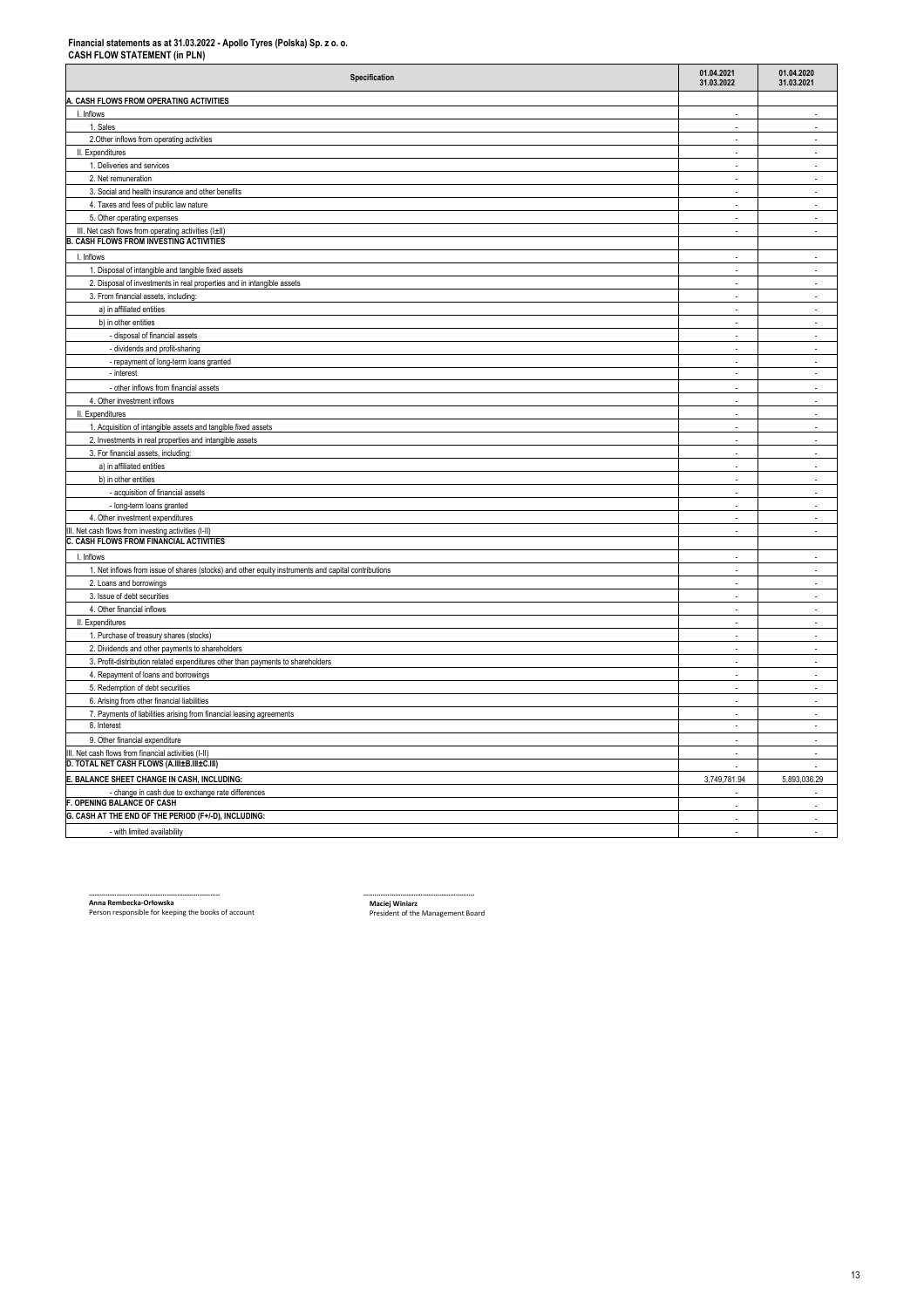#### **Note No. 1**

**Scope of changes in the value of intangible assets**

| No.          | Specification                               | Costs of completed<br>development works | Goodwill       | Other intangible<br>assets | <b>Advances for</b><br>intangible assets | <b>Total</b> |
|--------------|---------------------------------------------|-----------------------------------------|----------------|----------------------------|------------------------------------------|--------------|
| 1.           | Gross value at the beginning of the period  | $\blacksquare$                          | ٠              | 4.988.96                   | $\blacksquare$                           | 4,988.96     |
| a)           | Increases, including:                       | $\blacksquare$                          | ۰              | 2.984.90                   |                                          | 2,984.90     |
|              | acquisition, including in-kind contribution | ٠                                       | ٠              | 2,984.90                   |                                          | 2,984.90     |
|              | internal transfers                          | ٠                                       | ٠              |                            |                                          |              |
|              | other, including revaluation                | ٠                                       | ٠              | ٠                          |                                          |              |
| $\mathbf{b}$ | Decreases, including:                       | $\blacksquare$                          | $\blacksquare$ | $\overline{\phantom{a}}$   | $\blacksquare$                           |              |
|              | - liquidation                               | $\overline{\phantom{a}}$                | ٠              | ٠                          | $\blacksquare$                           |              |
|              | revaluation                                 | ٠                                       | ٠              | ٠                          |                                          |              |
|              | sales                                       | ٠                                       | ٠              | ۰                          |                                          |              |
|              | internal transfers                          | $\blacksquare$                          | ٠              | ٠                          |                                          |              |
|              | other                                       | $\overline{\phantom{a}}$                | ٠              | ٠                          | ٠                                        |              |
| 2.           | Gross value at the end of the period        | $\blacksquare$                          | ٠              | 7.973.86                   | $\overline{\phantom{a}}$                 | 7.973.86     |
| 3.           | Depreciation at the beginning of the period | ٠                                       | ٠              | 4,988.96                   | $\blacksquare$                           | 4,988.96     |
| a)           | Increases                                   | ٠                                       |                | 2,984.90                   |                                          | 2,984.90     |
| b)           | Decreases, including:                       | ٠                                       | ٠              | ٠                          |                                          |              |
|              | - liquidation                               | ٠                                       | ٠              | ٠                          |                                          |              |
|              | sales                                       | ٠                                       | ٠              | ٠                          | $\blacksquare$                           |              |
|              | internal transfers                          | $\overline{\phantom{a}}$                | ٠              | $\overline{\phantom{a}}$   | ۰                                        |              |
|              | - other                                     | ٠                                       | ٠              |                            |                                          |              |
| 4.           | Depreciation at the end of the period       | ٠                                       | ٠              | 7,973.86                   |                                          | 7,973.86     |
| 5.           | Net value at the beginning of the period    | ٠                                       | ٠              |                            |                                          |              |
| 6.           | Net value at the end of the period          | $\overline{a}$                          |                | ٠                          |                                          |              |

# **Note 2**

**Changes in the amounts of tangible assets**

| No. | Specification                               | Land           | <b>Buildings</b><br>andl<br>constructions | <b>Technical equipment Vehicles</b><br>and machinery |                          | Other tangible assets | Total      |
|-----|---------------------------------------------|----------------|-------------------------------------------|------------------------------------------------------|--------------------------|-----------------------|------------|
| 1.  | Gross value at the beginning of the period  |                | 19,449.75                                 | 255,027.53                                           |                          | 54,177.88             | 328,655.16 |
| a)  | Increases, including:                       |                |                                           | 43,385.00                                            |                          |                       | 43,385.00  |
|     | acquisition, including in-kind contribution |                |                                           | 43,385.00                                            |                          |                       | 43,385.00  |
|     | internal transfers                          |                | L,                                        |                                                      |                          |                       |            |
|     | other, including revaluation                | ٠              | ۰                                         |                                                      | $\overline{\phantom{a}}$ |                       |            |
| b)  | Decreases, including:                       | $\blacksquare$ | Ĭ.                                        | 70,942.86                                            | $\blacksquare$           | 4.468.99              | 75,411.85  |
|     | liquidation                                 |                |                                           | 70,942.86                                            |                          | 4,468.99              | 75,411.85  |
|     | revaluation                                 |                |                                           |                                                      |                          |                       |            |
|     | sales                                       |                | ٠                                         | ٠                                                    |                          |                       |            |
|     | internal transfers                          | ٠              | ٠                                         | ÷                                                    | ٠                        |                       |            |
|     | other                                       |                |                                           |                                                      |                          |                       |            |
| 2.  | Gross value at the end of the period        | $\blacksquare$ | 19,449.75                                 | 227,469.67                                           | ٠                        | 49.708.89             | 296.628.31 |
| 3.  | Depreciation at the beginning of the period | ٠              | 14.548.44                                 | 254.197.01                                           | ٠                        | 54,177.88             | 322.923.33 |
| a)  | Increases                                   | ٠              | 1,944.96                                  | 44,215.52                                            | ٠                        |                       | 46,160.48  |
| b)  | Decreases, including:                       | ٠              | ٠                                         | 70,942.86                                            |                          | 4.468.99              | 75,411.85  |
|     | liquidation                                 | ٠              | $\overline{\phantom{a}}$                  | 70,942.86                                            | $\overline{\phantom{a}}$ | 4,468.99              | 75,411.85  |
|     | sales                                       |                | ٠                                         |                                                      |                          |                       |            |
|     | internal transfers                          |                | ٠                                         | ÷                                                    | $\overline{\phantom{a}}$ |                       |            |
|     | other                                       |                |                                           |                                                      |                          |                       |            |
| 4.  | Depreciation at the end of the period       |                | 16.493.40                                 | 227.469.67                                           | $\overline{\phantom{a}}$ | 49.708.89             | 293,671.96 |
| 5.  | Net value at the beginning of the period    |                | 4.901.31                                  | 830.52                                               |                          |                       | 5,731.83   |
| 6.  | Net value at the end of the period          |                | 2.956.35                                  |                                                      |                          |                       | 2.956.35   |

**Note No. 3**

**The amount of revaluation write-downs of fixed assets, as recognised during the financial year**

Not applicable.

**Note No. 4 Value of land under perpetual usufruct**

Not applicable.

**Note No. 5**

**Costs of completed development work and the amount of goodwill and an explanation of the period of amortisation**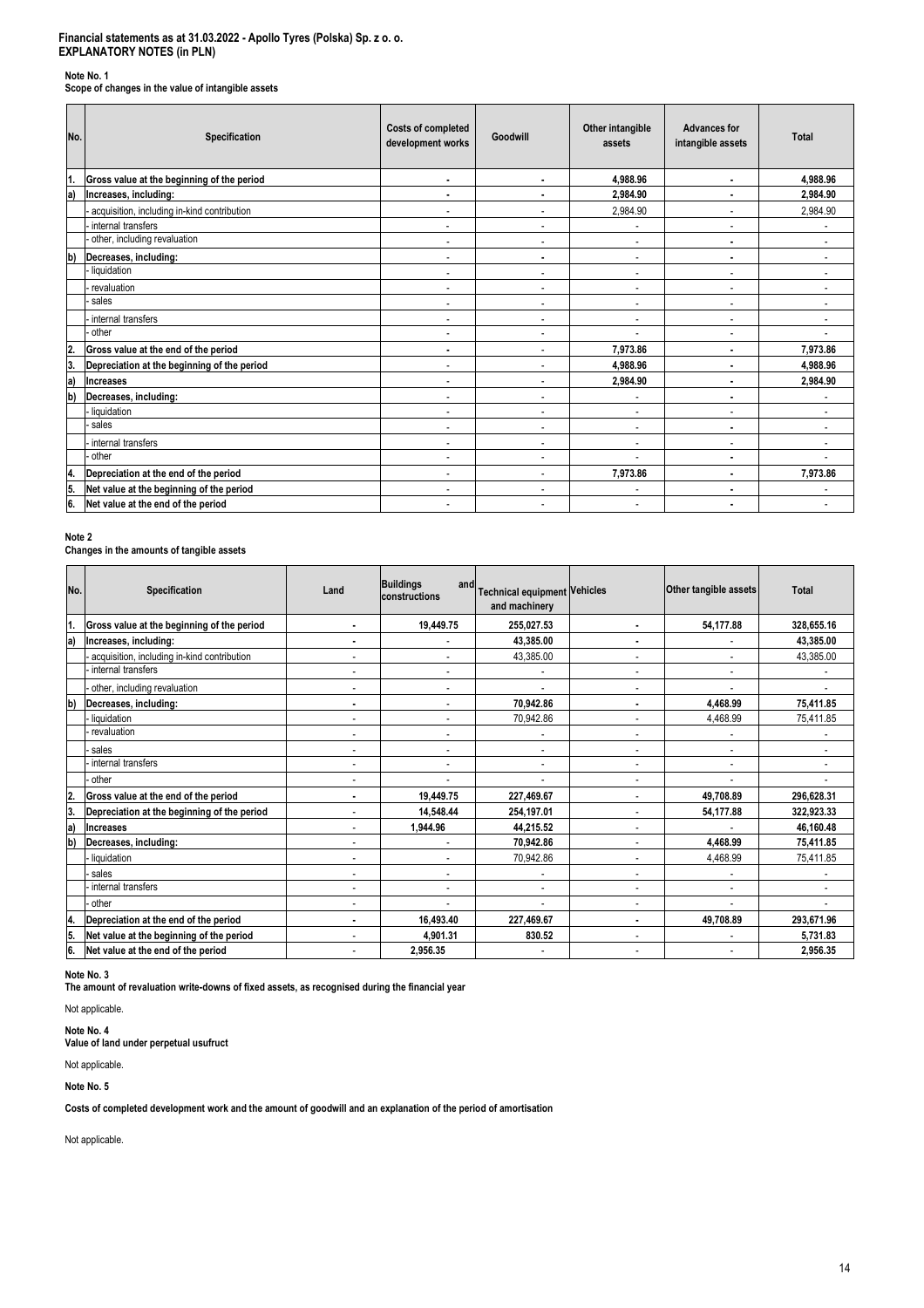#### **Note No. 6**

**Amount of tangible assets not depreciated by the Entity but used under a rent, tenancy or similar agreements, including lease agreements**

| <b>No.</b> | <b>Specification</b>                                                           | <b>Current vear</b> | <b>Previous year</b> |
|------------|--------------------------------------------------------------------------------|---------------------|----------------------|
|            | Initial value of non-depreciated tangible assets used under rent agreements    |                     |                      |
| 12.        | Initial value of non-depreciated tangible assets used under tenancy agreements |                     |                      |
| 13.        | Initial value of non-depreciated tangible assets used under lease agreements   | 1.392.462.09        | 1.143.885.67         |
| 14.        | Initial value of non-depreciated tangible assets used under other agreements   |                     |                      |
|            | Total                                                                          | 1.392.462.09        | 1.143.885.67         |

#### **Note No. 7**

**Amount and explanation of reasons for revaluation write-downs of tangible assets**

Not applicable.

**Note No. 8**

**The cost of manufacture of tangible assets under construction; including interest and capitalised foreign exchange differences on liabilities incurred to finance them and including interest and foreign exchange differences which increased the cost of acquisition of goods and cost of manufacture of products during the financial year**

Not applicable.

**Note No. 9**

**Scope of changes in long-term investments**

Not applicable.

**Note No. 10**

**Number and value of securities or rights held, including share certificates, convertible debt securities, warrants and options, with an indication of the rights they grant.**

Not applicable.

#### **Note No. 11**

**Revaluation write-downs of receivables**

| No. | Specification                                                                                            | Value at the beginning<br>of the period | <b>Increases</b> | <b>Utilisation</b> | <b>Decreases</b> | Value at the end of<br>the period |
|-----|----------------------------------------------------------------------------------------------------------|-----------------------------------------|------------------|--------------------|------------------|-----------------------------------|
| 1.  | Revaluation write-downs on receivables from affiliated entities                                          | ٠                                       | ٠                | ٠                  | ٠                |                                   |
| a.  | long-term receivables                                                                                    |                                         |                  | ٠                  |                  |                                   |
| b.  | trade receivables                                                                                        |                                         |                  | ۰                  |                  |                                   |
| c.  | other receivables                                                                                        |                                         | ۰                | ٠                  | ٠                |                                   |
| d.  | receivables asserted in court                                                                            |                                         |                  | ٠                  |                  |                                   |
| 2.  | Revaluation write-downs on receivables from other entities in<br>which the entity holds equity interests |                                         |                  |                    |                  |                                   |
| a.  | long-term receivables                                                                                    |                                         |                  | ٠                  |                  |                                   |
| b.  | trade receivables                                                                                        |                                         |                  |                    |                  |                                   |
| c.  | other receivables                                                                                        |                                         |                  | ٠                  | Ĩ.               |                                   |
| d.  | receivables asserted in court                                                                            |                                         |                  |                    |                  |                                   |
| 3.  | Revaluation write-downs on receivables from other entities                                               | 146,730.70                              |                  | 145,534.00         |                  | 1,196.70                          |
| la. | long-term receivables                                                                                    |                                         |                  | ۰                  |                  |                                   |
| b.  | trade receivables                                                                                        | 146,730.70                              |                  | 145,534.00         | ۰                | 1,196.70                          |
| c.  | other receivables                                                                                        |                                         |                  | ٠                  |                  |                                   |
| d.  | receivables asserted in court                                                                            |                                         | ٠                | ۰                  | ٠                |                                   |
| 4.  | <b>Total</b>                                                                                             | 146,730.70                              |                  | 145,534.00         |                  | 1,196.70                          |

**Note No. 12**

**Amount and explanation of reasons for write-downs of inventories**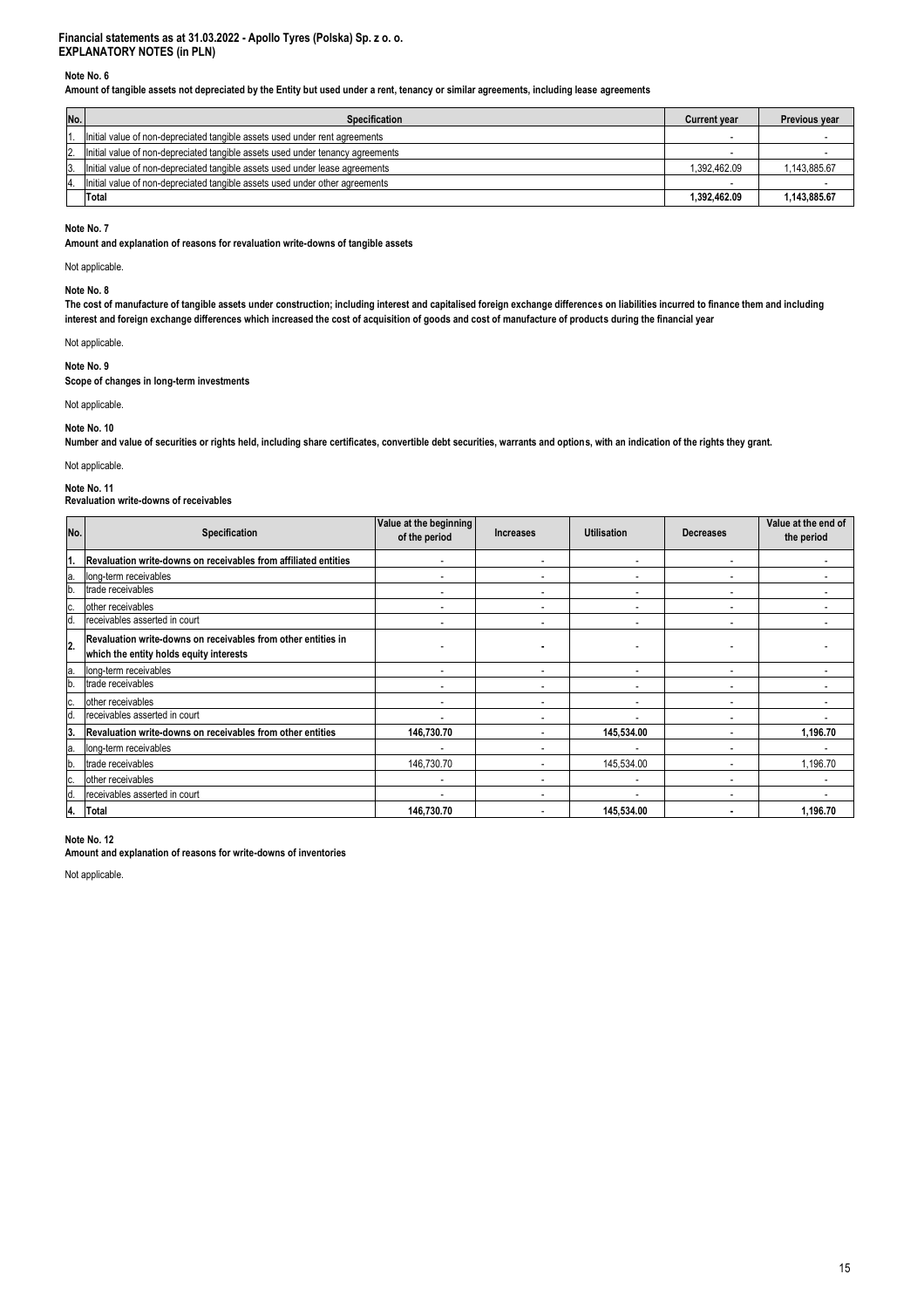#### **Note No. 13**

**Prepayments and accruals, including the amount of prepayments and accruals that represents the difference between the amount of the financial assets received and the obligation to pay for them;**

| No.           | <b>Specification</b>       | Value at the beginning<br>of the period | <b>Increases</b> | Decreases    | Value at the end of<br>the period |
|---------------|----------------------------|-----------------------------------------|------------------|--------------|-----------------------------------|
| 1.            | Long-term                  | 651.477.00                              | 897,988.00       | 651.477.00   | 897.988.00                        |
| a)            | deferred income tax assets | 651.477.00                              | 897.988.00       | 651.477.00   | 897.988.00                        |
| $\mathsf{b})$ | other                      |                                         | ٠                |              |                                   |
| 2.            | Short-term                 | 115.323.54                              | 353,102.25       | 441,310.67   | 27,115.12                         |
|               | Insurance                  | 234.07                                  | 128,406.26       | 128,398.33   | 242.00                            |
|               | Subscription               | 1.996.00                                | 2.584.11         | 2.457.09     | 2.123.02                          |
|               | Other                      | 95,086.47                               | 187,516.95       | 261,448.32   | 21,155.10                         |
|               | A&P TBR (CAR SHOW) costs   | 3,595.00                                | 8.628.00         | 8.628.00     | 3,595.00                          |
|               | Advances                   | 14.412.00                               | 25,966.93        | 40.378.93    | ٨.                                |
| 3.            | Total                      | 766.800.54                              | 1.251.090.25     | 1.092.787.67 | 925,103.12                        |

**Note No. 14**

#### **Measurement of assets at fair value other than financial assets**

Not applicable.

**Note No. 15**

**Ownership structure of the share capital**

| No. | <b>Specification</b>        | Number of shares held Nominal value |           | Share capital at the<br>end of the period | Share in share capital<br>at the end of the period including preference | Number of subscribed<br>shares in total.<br>shares | Nominal value of<br>subscribed shares in<br>total, including<br>preference shares |
|-----|-----------------------------|-------------------------------------|-----------|-------------------------------------------|-------------------------------------------------------------------------|----------------------------------------------------|-----------------------------------------------------------------------------------|
|     | Apollo Tyres (NL) B.V.      | 999                                 | 49.950.00 | 49.950.00                                 | 99.90%                                                                  |                                                    |                                                                                   |
|     | Apollo Tyres (Germany) GmbH |                                     | 50.00     | 50.00                                     | 0.10%                                                                   |                                                    |                                                                                   |
|     | <b>Total</b>                | 1,000                               | 50,000    | 50.000.00                                 | 100.00%                                                                 |                                                    |                                                                                   |

#### **Note No. 16**

**The balance at the beginning of the financial year, additions and utilisation and the closing balance of statutory reserve, other reserves and revaluation reserve, if the entity does not prepare the statement of changes in equity.**

The Company prepares a statement of changes in equity.

#### **Note No. 17**

# **Proposal concerning the distribution of profit or offset of loss for the financial year**

The head of the Entity proposes to allocate the profit of the financial year 2021/2022 to the reserve capital

**Note No. 18**

**Changes to provisions**

| No.          | Specification                                | Value at the beginning of<br>the period | <b>Increases</b> | <b>Utilisation</b> | <b>Dissolution</b> | Value at the end of<br>the period |
|--------------|----------------------------------------------|-----------------------------------------|------------------|--------------------|--------------------|-----------------------------------|
|              | Deferred income tax provisions               | 681.00                                  | 519.00           | ۰                  | 681.00             | 519.00                            |
| 2.           | Provisions for pensions and similar benefits |                                         | ۰                | ٠                  |                    |                                   |
| a)           | long-term                                    |                                         |                  | ٠                  | ۰                  |                                   |
| $\mathsf{b}$ | short-term                                   |                                         | ۰                | ٠                  | ۰                  |                                   |
| 3.           | Other provisions                             | 3.161.558.39                            | 10.912.695.32    | ٠                  | 9,425,742.99       | 4,648,510.72                      |
| a)           | long-term                                    |                                         |                  | ٠                  |                    |                                   |
| b)           | short-term                                   | 3.161.558.39                            | 10,912,695.32    |                    | 9.425.742.99       | 4.648.510.72                      |
|              | Bonuses for recipients                       | 2,550,192.69                            | 10,040,347.36    | ۰                  | 8,814,377.29       | 3,776,162.76                      |
|              | Bonuses for employees                        | 130,000.00                              | 163,000.00       |                    | 130.000.00         | 163,000.00                        |
|              | Provision for leave days                     | 165.335.70                              | 154.370.43       |                    | 165,335.70         | 154,370.43                        |
|              | Provision for other costs                    | 316,030.00                              | 554.977.53       | ٠                  | 316.030.00         | 554,977.53                        |
| 14.          | <b>Provisions for liabilities - total</b>    | 3.162.239.39                            | 10.913.214.32    |                    | 9.426.423.99       | 4.649.029.72                      |

**Note No. 19**

#### **Time structure of long-term liabilities**

Not applicable.

**Note No. 20**

**Liabilities to the Treasury or local government's budgets on account of obtaining ownership of buildings and structures**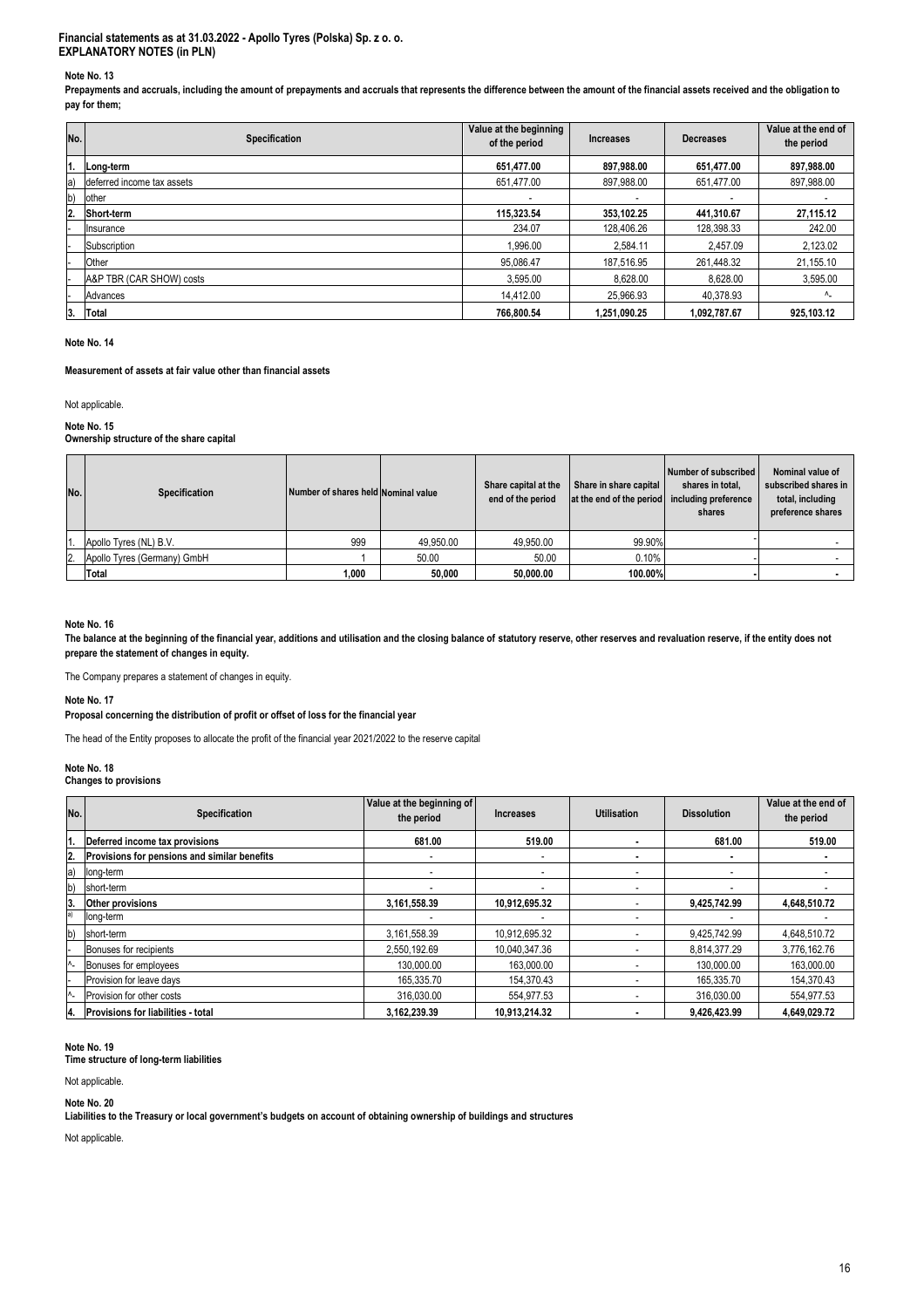### **Note No. 21**

**Liabilities secured on the entity's assets with an indication of the nature and form of security**

Not applicable.

#### **Note No. 22**

Total amount of contingent liabilities, including guarantees and sureties granted by the entity, including guarantees of bills of exchange, not included in the balance sheet, with details on **the liabilities secured on assets of the entity as well as the nature and form of such security; information on contingent liabilities related to pensions and similar benefits and contingent liabilities to related or affiliated entities should be presented separately.**

#### Not applicable.

#### **Note No. 23**

**Prepayments and accruals (liabilities)**

| No.          | <b>Specification</b>           | Value at the beginning<br>of the period | <b>Increases</b> | <b>Decreases</b> | Value at the end of<br>the period |
|--------------|--------------------------------|-----------------------------------------|------------------|------------------|-----------------------------------|
| 11.          | Negative goodwill              |                                         |                  |                  |                                   |
| $\mathbf{2}$ | Other prepayments and accruals | 26.937.31                               | 13.000.00        | 26.937.31        | 13,000.00                         |
| la)          | long-term                      |                                         |                  |                  |                                   |
| b)           | short-term                     | 26.937.31                               | 13.000.00        | 26.937.31        | 13,000.00                         |
| ^-           | Provisions for costs           | 26.937.31                               | 13,000.00        | 26,937.31        | 13,000.00                         |
| 3.           | Total                          | 26.937.31                               | 13.000.00        | 26,937.31        | 13,000.00                         |

**Note No. 24**

Where an asset or a liability is recognised in more than one balance sheet item, the relationship between such asset or liability and such items; this concerns, in particular, the **breakdown of receivables and liabilities into long-term and short-term portion;**

#### Not applicable.

#### **Note No. 25**

**The material and territorial structure of revenues from sales of products, goods and materials concerning the extent to which the types and markets are significantly different from each other, taking into account principles of organisation of sales of products and provision of services**

| No. | Specification                      | <b>Current year</b> |                   | Previous year |                      |
|-----|------------------------------------|---------------------|-------------------|---------------|----------------------|
|     |                                    | country             | foreign countries | country       | foreign<br>countries |
| 11. | Net revenue from sales of products | $\blacksquare$      |                   |               |                      |
| 2.  | Net revenue from sales of services |                     | 388,450.37        |               | 278,948.48           |
|     | sale of services                   |                     | 388,450.37        |               | 278,948.48           |
| 13. | Revenue from sales of goods        | 122,813,438.13      | ٠                 | 75,169,463.25 |                      |
|     | sale of tyres and wheels           | 122,813,438.13      |                   | 75,169,463.25 |                      |
| 4.  | Revenue from sales of materials    |                     |                   | ۰             |                      |
|     | 5. Total net revenue from sales    | 122,813,438.13      | 388,450.37        | 75,169,463.25 | 278,948.48           |

**Note No. 26**

**Costs by type and costs of manufacturing products for internal purposes**

The Company prepares its profit and loss account in a comparative variant.

# **Note No. 27**

**Information on revenue, costs and results on operation discontinued in the financial year or operations planned for discontinuation in the following year**

# Not applicable.

**Note No. 28**

**The amount and nature of individual items of income or expenses of extraordinary value or which occurred incidentally**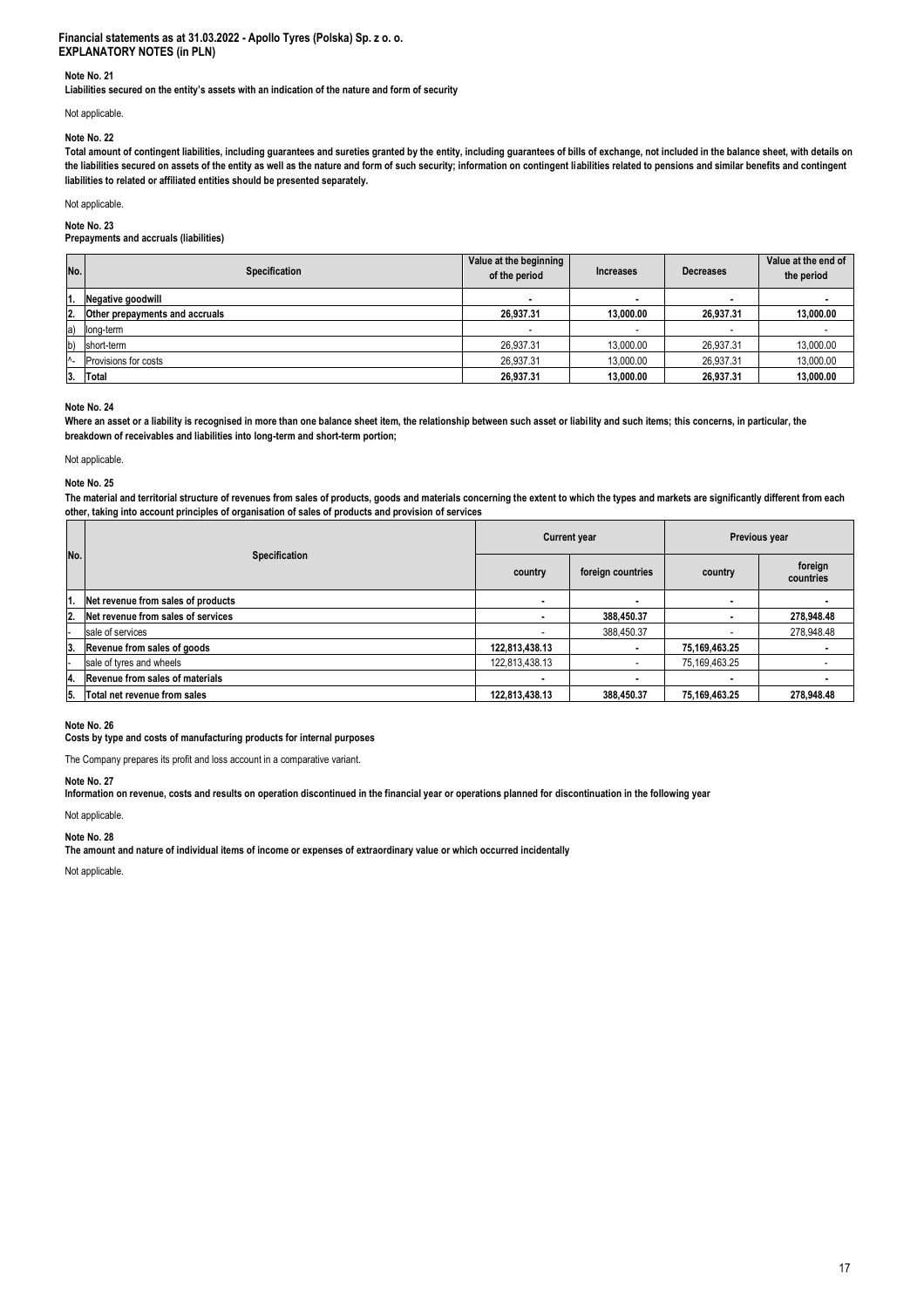#### **Note No. 29**

**Reconciliation of the differences between the income tax base and the accounting profit (loss) before tax**

|                | No. Specification                                                                                                                        | Current year capital<br>gains | Current year other<br>sources | Previous year capital<br>gains | Previous year other<br>sources |
|----------------|------------------------------------------------------------------------------------------------------------------------------------------|-------------------------------|-------------------------------|--------------------------------|--------------------------------|
| 1.             | Gross profit (loss)                                                                                                                      |                               | 1,848,338.85                  |                                | 603,616.41                     |
| 2.             | Tax-exempt revenues (permanent differences between profit/loss for accounting purposes<br>and income/loss for tax purposes), including:  |                               |                               |                                |                                |
| 3.             | Non-taxable revenues in the current year, of which:                                                                                      | $\blacksquare$                | 90.593.33                     | ٠                              | 56.307.92                      |
|                | unrealised foreign exchange differences                                                                                                  |                               | 852.33                        |                                | $-68.85$                       |
|                | release of revaluation write-down                                                                                                        |                               | 27.661.55                     |                                | 40.384.46                      |
|                | other non-deductible expenses                                                                                                            |                               |                               |                                | 5.360.35                       |
|                | previous year's sales                                                                                                                    |                               | 63.784.11                     |                                | 10,631.96                      |
| 4.             | Revenues subject to taxation in the current year, recognised in previous year's books of<br>account, including:                          |                               |                               |                                |                                |
| 5.             | Non-deductible costs (permanent differences between profit/loss for accounting purposes<br>and income/loss for tax purposes), including: |                               | 1,066,151.44                  |                                | 776,879.36                     |
|                | interest on tax liabilities                                                                                                              |                               | 3.503.00                      |                                | 1.806.00                       |
|                | business travel costs                                                                                                                    |                               | 6.315.57                      | ÷                              | 3.328.19                       |
|                | Other (representation, written receivables, membership dues, etc.)                                                                       | ٠                             | 1.035.184.59                  | $\overline{a}$                 | 771,745.17                     |
|                | warehouse                                                                                                                                | ٠                             | 21.148.28                     | ٠                              |                                |
| 6              | Costs not considered tax-deductible in the current year, including:                                                                      | $\blacksquare$                | 11.108.346.48                 | $\overline{\phantom{a}}$       | 7.189.567.96                   |
|                | revaluation write-down                                                                                                                   | $\blacksquare$                |                               | ÷,                             | 24.514.83                      |
|                | unrealised foreign exchange differences                                                                                                  |                               | $-154.83$                     | ÷,                             | 2,143.80                       |
| ٨.             | provisions                                                                                                                               |                               | 11,104,907.31                 |                                | 7,121,200.33                   |
|                | accrued unpaid interest                                                                                                                  |                               | 3.594.00                      |                                | 41.709.00                      |
| $\overline{7}$ | Costs considered tax-deductible in the current year, recognised in the books of accounts<br>for previous years, including:               |                               | 9,665,386.29                  |                                | 6,217,912.24                   |
|                | interest paid                                                                                                                            |                               | 41.709.00                     |                                | 141,358.44                     |
|                | release of provisions                                                                                                                    |                               | 9.623.677.29                  |                                | 6.076.553.80                   |
| 8.             | Loss from previous years, including:                                                                                                     |                               |                               |                                |                                |
| 9.             | Other changes in the tax base, including:                                                                                                |                               |                               |                                |                                |
| 10.            | Taxable income / loss                                                                                                                    |                               | 4.266.857.00                  |                                | 2.295.844.00                   |
| 11.            | Tax rate                                                                                                                                 | 19%                           | 19%                           | 19%                            | 19%                            |
| 12.            | Income tax                                                                                                                               |                               | 822.822.00                    |                                | 438.230.00                     |
| 13.            | Changes in deferred tax assets                                                                                                           | 246,511.00                    |                               | 174.955.00                     |                                |
| 14.            | Changes in deferred tax liabilities                                                                                                      | 162.00                        |                               | 13.00                          |                                |
| 15.            | Total deductions from gross profit                                                                                                       |                               | 576.149.00                    |                                | 263,262.00                     |

#### **Note No. 30**

**The expenditure on non-financial fixed assets, incurred in the last year and planned for the following year; the expenditure incurred and planned for environmental protection should be disclosed separately**

|    | No. | Specification                               | Incurred in the<br>current year | Planned for next year |
|----|-----|---------------------------------------------|---------------------------------|-----------------------|
|    |     | Expenditure for non-financial fixed assets  | 46.369.90                       | 45,000.00             |
|    |     | Including increases due to lease agreements |                                 |                       |
| 2. |     | Expenditure on environmental protection     |                                 |                       |
|    |     | including increases due to lease agreements |                                 |                       |
|    |     | Total                                       | 46.369.90                       | 45,000.00             |

# **Additional information on the expenditures shown above**

The amounts shown above require no further explanation.

#### **Note No. 31**

**For items of the balance sheet or profit and loss account are denominated in foreign currencies, the exchange rates adopted in their measurement**

| No. |                    |            | Exchange rate at the end of the |                 |
|-----|--------------------|------------|---------------------------------|-----------------|
|     | Currency           | Unit       | Current                         | <b>Previous</b> |
|     | <b>EUR</b>         | <b>EUR</b> | 4.6525                          | 4.6603          |
| z.  | <b>Swiss Franc</b> | <b>CHF</b> | 4.5207                          | 4.2119          |

#### **Note No. 32**

**Average employment**

| No. | Breakdown by professional group | <b>Current year</b> | <b>Previous year</b> |
|-----|---------------------------------|---------------------|----------------------|
|     | White-collar employees          | 13.00               | 16,249.7             |
|     | <b>Total</b>                    | 13.00               | 16,249.7             |
|     |                                 |                     |                      |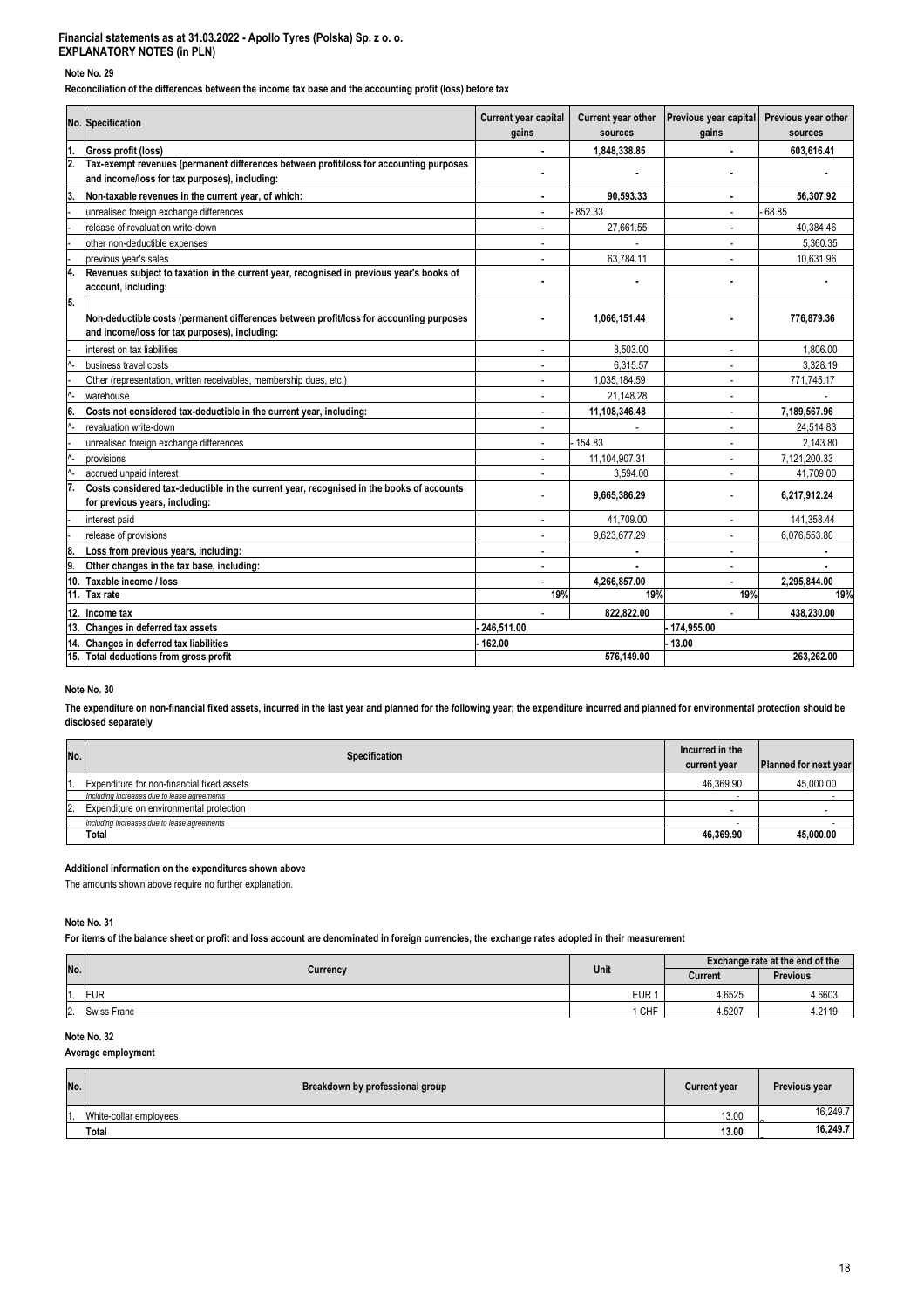#### **Note No. 33**

**Remuneration to members of the management and supervisory bodies**

| No. | Specification                                        | <b>Current year</b> | Previous year | Liabilities on account<br>of pensions to former<br>members of the<br>bodies as at the<br>balance sheet date |
|-----|------------------------------------------------------|---------------------|---------------|-------------------------------------------------------------------------------------------------------------|
| 11. | Remuneration for the financial year charged to costs | 288.842.52          | 367,728.75    |                                                                                                             |
|     | members of managing bodies                           | 288,842.52          | 367.728.75    |                                                                                                             |
|     | members of supervisory bodies                        |                     |               |                                                                                                             |

#### **Note No. 34**

The nature and economic purpose of contracts concluded by the reporting entity but not included in the balance sheet, to the extent necessary to assess their impact on the reporting **entity's financial position and financial result**

Not applicable.

**Note No. 35**

**Clarification of the structure of cash in the cash flow statement, and in case the cash flow statement has been prepared using the direct method, reconciliation of net cash flows from operating activities, prepared using the indirect method should additionally be presented; in case there occur differences between changes in some items in the balance sheet and changes in the same items, as disclosed in the cash flow statement, the reasons for such differences should be explained.**

As of the balance sheet date, the Entity had funds on its bank account in the amount of PLN 9,151,148.88 and EUR 20,955.68 and cash in hand in the amount of PLN 932.16, EUR 28.17 and EUR 298.55 including funds accumulated on the VAT account PLN 440,386.74

#### **Note No. 36**

Information about significant transactions (including their amounts) entered into by the entity on other than arm's length terms with related parties (as defined in IAS), with details on the **nature of such transactions.**

Not applicable.

#### **Note No. 37**

**Information about loans and similar benefits granted to members of executive, supervisory or administrative bodies of commercial entities, including their main interest terms, as well as the amount of guarantees and sureties granted on account of liabilities incurred by members of the bodies.**

#### Not applicable.

#### **Note No. 38**

**Information about remuneration to the auditing company, due for the financial year.**

| No. | <b>Specification</b>                                   | <b>Current year</b> | <b>Previous year</b> |
|-----|--------------------------------------------------------|---------------------|----------------------|
| 1.  | Remuneration for the audit of the financial statements | 13.000.00           | 12,000.00            |
|     | audit of separate financial statements                 | 13.000.00           | 12,000.00            |
|     | audit of consolidated financial statements             |                     |                      |
| 2.  | <b>Other certification services</b>                    |                     |                      |
| 13. | Tax advisory services                                  |                     |                      |
| 14. | Other services                                         |                     |                      |

#### **Note No. 39**

**Information about revenue and costs due to errors made in previous years, recognised in equity in the financial year, with details on their amounts and types**

Not applicable.

#### **Note No. 40**

**Information about significant events that occurred after the balance sheet date and have not been included in the financial statements, as well as about their impact on the economic and financial position and financial result of the entity**

#### Not applicable.

#### **Note No. 41**

**Overview of the changes in the accounting policies, which were introduced in the financial year, including the measurement methods, and the changes in the preparation of financial**  statements, if they affect significantly the financial position and the financial performance of the entity, their causes and the resulting changes in the financial performance and equity and **numerical information ensuring the comparability of the financial information in the financial statements for the previous year with the financial statements for the reporting year**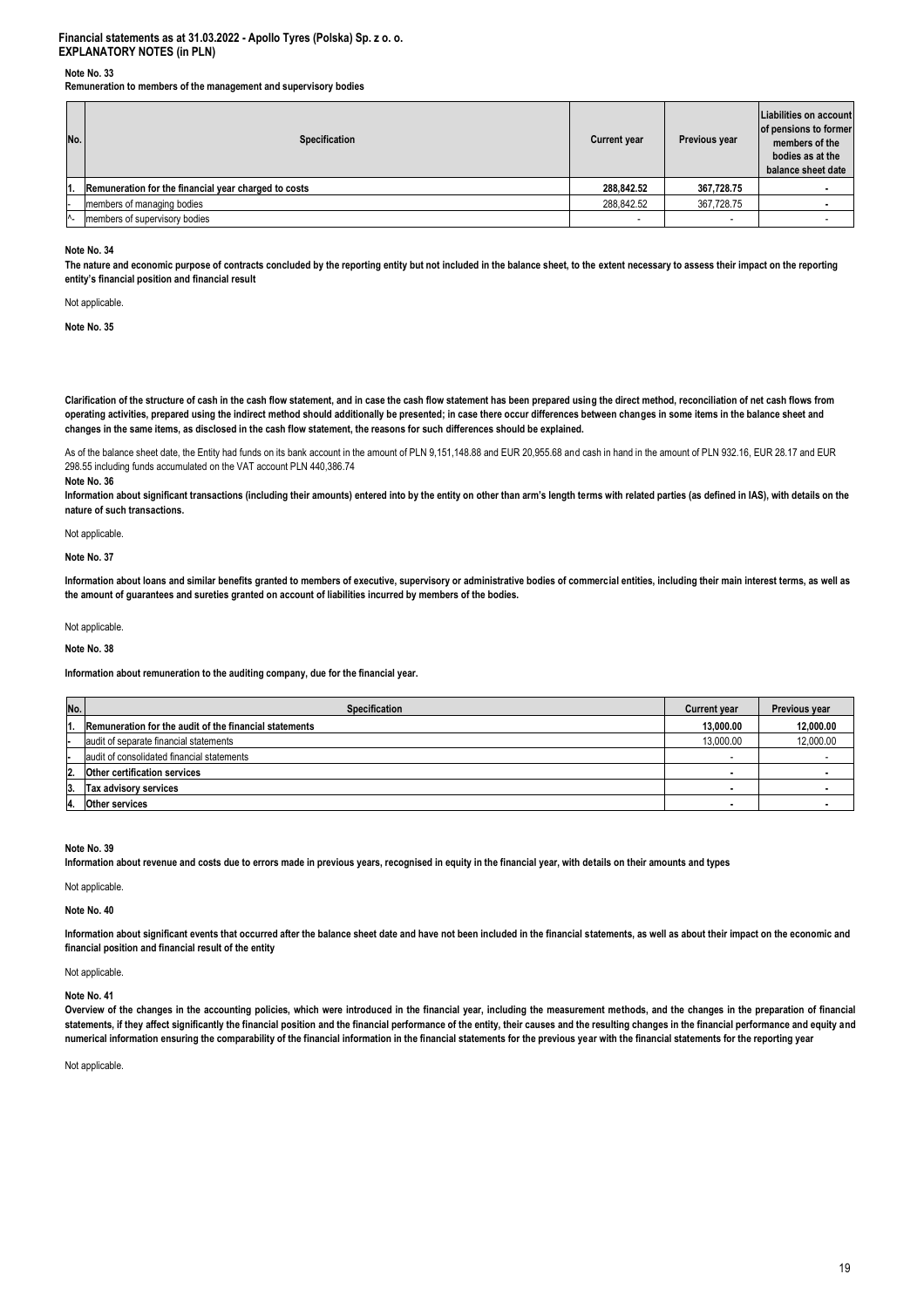#### **Note No. 42**

**Information about joint ventures which are not subject to consolidation, including:**

- **a) name, the scope of activity of the joint venture;**
- **b) percentage share,**
- **c) portions of jointly controlled tangible fixed assets and intangible assets,**
- **d) liabilities incurred for joint venture purposes or for the purchase of used tangible fixed assets,**
- **e) portions of jointly incurred liabilities,**
- **f) revenue from the joint venture and the related costs,**
- **g) contingent liabilities and investment commitments related to the joint venture**

#### Not applicable.

#### **Note No. 43**

#### **Information about transactions with related entities**

Company Apollo Tyres (Poland) Sp. z o.o. makes purchases of commercial goods from Apollo Tyres (NL) B.V. In the financial year from 01.04.2021 to 31.03.2022 this purchase amounted to PLN 107,643,685.37. In addition to commercial goods from its main shareholder, the Company also buys services. The import of these services in the current year amounted to PLN 7,584,063.85.

Apollo Tyres (Poland) sold services to the related company - Apollo Tyres Global R&D B.V. In the current year the sales of services amounted to PLN 388,450.37.

#### **Note No. 44**

**The list of companies (business name, registered office) in which the Entity holds at least a 20% equity interest or at least 20% of the total number of votes in the Company's governing body; the list should also contain information about the percentage of equity interest held and the degree of participation in management and about net profit or loss of these companies for the last financial year**

Not applicable.

#### **Note No. 45**

**Name, address of the head office or registered office of the entity, and the legal form of each entity of which the Entity is a partner with unlimited liability.**

#### Not applicable.

#### **Note No. 46**

- **If the entity does not prepare consolidated financial statements, applying exemptions or exclusions, information about:**
- **a) legal basis and data justifying refrainment from consolidation,**
- **b) name and registered office of the entity preparing consolidated financial statements at the high level in the group and the place of publication,**
- **c) basic economic and financial ratios of related parties in the current and previous financial years, such as:**
- **- value of net sales of products, goods and materials and financial revenue,**
- **- net profit and value of equity, divided into groups,**
- **- value of fixed assets,**
- **- average annual employment,**
- **d) type of the accounting standards (national or international) applied by related entities.**

#### Not applicable.

#### **Note No. 47**

Information about name and registered office of the entity preparing consolidated financial statements at the ultimate level in the group, of which the company is a subsidiary, and where **the consolidated financial statements are available.**

The consolidated financial statements at the highest level of the group are prepared by Apollo Tyres Ltd based in India In addition, Apollo Tyres (NL) B.V., based in the Netherlands, prepares consolidated financial statements that include the Company's data. The report will be available in accordance with the regulations of the above countries.

#### **Note No. 48**

**Long-term contracts executed in accordance with the National Accounting Standard No. 3 (KRS 3)**

#### Not applicable.

#### **Note No. 49**

**Information in case financial statements were prepared for the period during which a merger occurred:**

- **1) if the merger has been accounted for using the purchase method:**
	- **a) name and the scope of activity of the acquired company,**
	- **b) number, nominal value and type of shares issued for the purpose of the merger,**
- **c) acquisition cost, net fair value of assets acquired at the date of merger, goodwill or negative goodwill and description of the amortisation thereof;**
- **2) if the merger has been accounted for using the pooling of interest method:**
	- **a) names and scopes of activities of the companies deleted from the register as a result of the merger,**
	- **b) number, nominal value and type of shares issued for the purpose of the merger,**

**c) revenues and expenses, profits and losses and changes in equity of the merged companies from the beginning of the financial year when the merger occurred until the day of the merger.**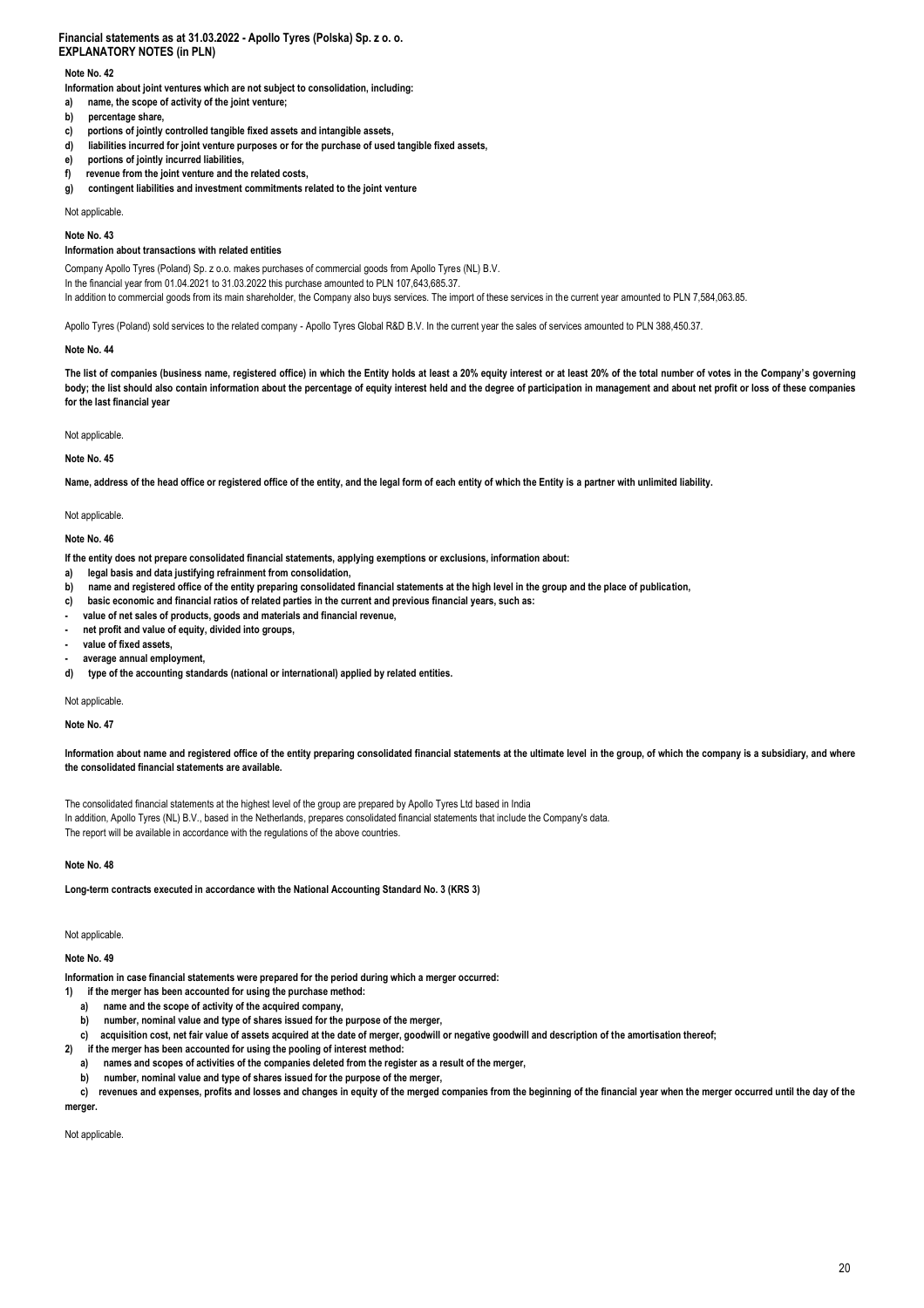#### **Note No. 50**

**If there are uncertainties as to the entity's ability to continue as a going concern, a description of these uncertainties and a statement that such uncertainties exist, as well as information about whether the financial statements include associated adjustments; such information should also include a description of measures already taken or planned to be taken by the entity to eliminate such uncertainties.**

Not applicable.

#### **Note No. 51**

**Number of shares subscribed for in a simple joint-stock company in exchange for contributions in kind, the object of which is a non-transferable right or provision of work and services.**

#### Not applicable

#### **Note No. 52**

**The value of food donated to non-governmental organisations for the purpose of performing tasks by these organisations within the scope specified in Article 2 point 2 of the Act of 19 July 2019 on counteracting food waste (Dz. U. of 2020, item 1680), or the amount of the penalty fee for wasting food referred to in Article 5 of this Act.**

Not applicable.

#### **Note No. 53**

#### **Other information than the information presented above could materially affect the assessment of the entity's financial position and its financial performance**

Throughout 04.2021-03.2022, the COVID 19 outbreak threat continued in Poland. Due to the epidemic situation, restrictions have been placed on movement and human contact. Management monitors the evolving epidemic situation on an ongoing basis, taking appropriate measures to protect the health and lives of employees and contractors, and to maintain normal business operations - the Company has adjusted its internal regulations to comply with the transitional provisions of the Covid pandemic restrictions.

Problems in the tyre supply chain from Asia have contributed de facto to increased demand for tyres from European suppliers/manufacturers, including Apollo Tyres (Poland). Accordingly, the effect of the COVID-19 pandemic did not adversely affect the industry and the business of our company, the final company made a record turnover, exceeding the sales budget by more than 40%.

Business may be more impacted next financial year by the war in Ukraine (disrupted raw material supply chains, reduced availability), as well as galloping inflation, which will affect the limited purchasing power of end consumers.

| Anna       |
|------------|
| Remp<br>۱۴ |

| Anna      | Digitally signed by<br>Anna Rembecka- |
|-----------|---------------------------------------|
| Rembecka- | Orłowska                              |
| Orłowska  | Date: 2022.05.23<br>15:50:33 +02'00'  |

| Anna Rembecka-Orłowska                     |  |
|--------------------------------------------|--|
| Osoba, której powierzono prowadzenie ksiąg |  |
| rachunkowych                               |  |

**Maciej Winiarz** President of the Management Board

Person in charge of keeping the books of account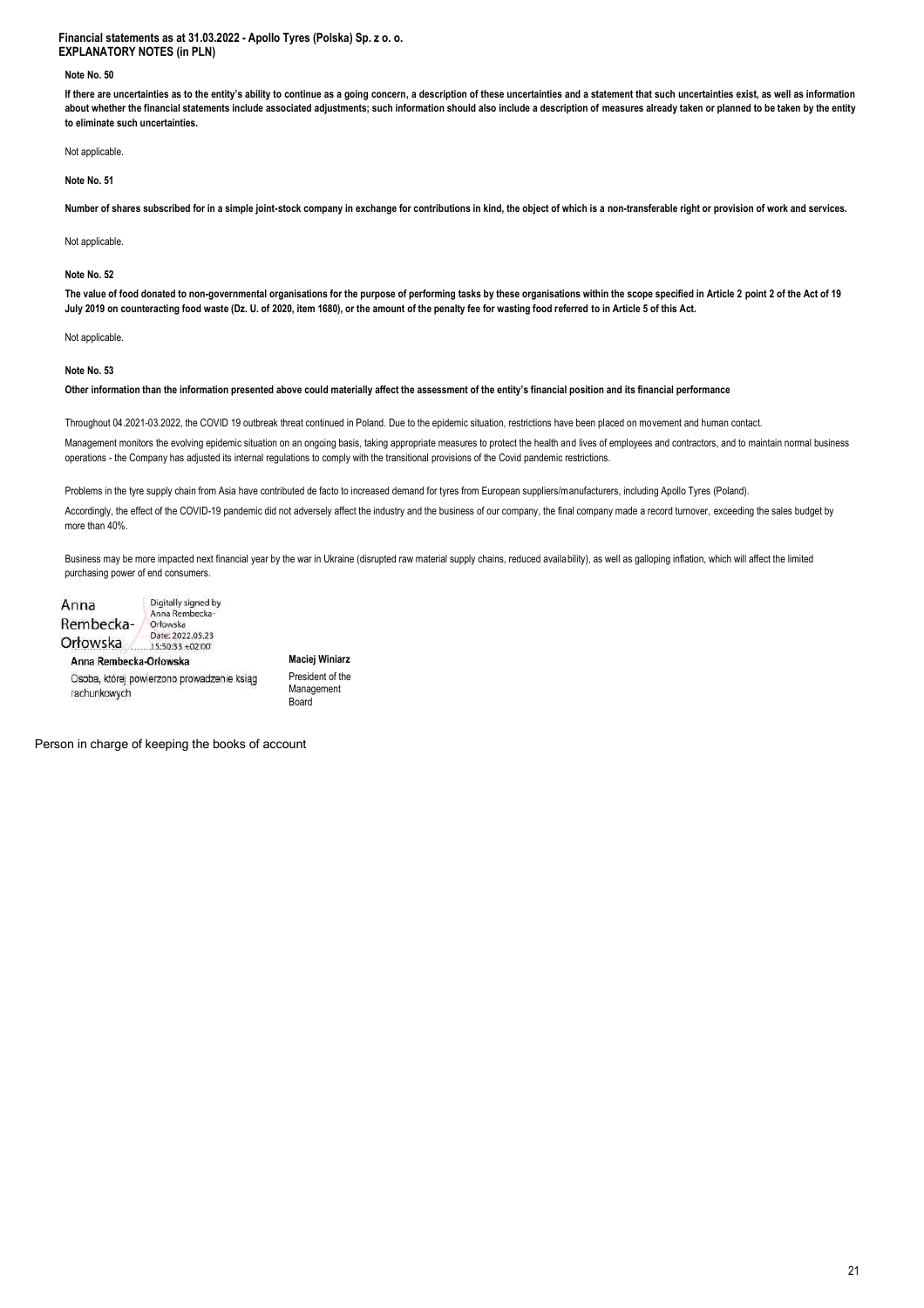

# **APOLLO TYRES (POLSKA) SP. Z O.O.**

Sprawozdanie niezależnego biegłego rewidenta z badania rocznego sprawozdania finansowego za rok obrotowy zakończony w dniu 31 marca 2022 roku

dla Zgromadzenia Wspólników oraz Rady Nadzorczej

www.premiumaudyt.pl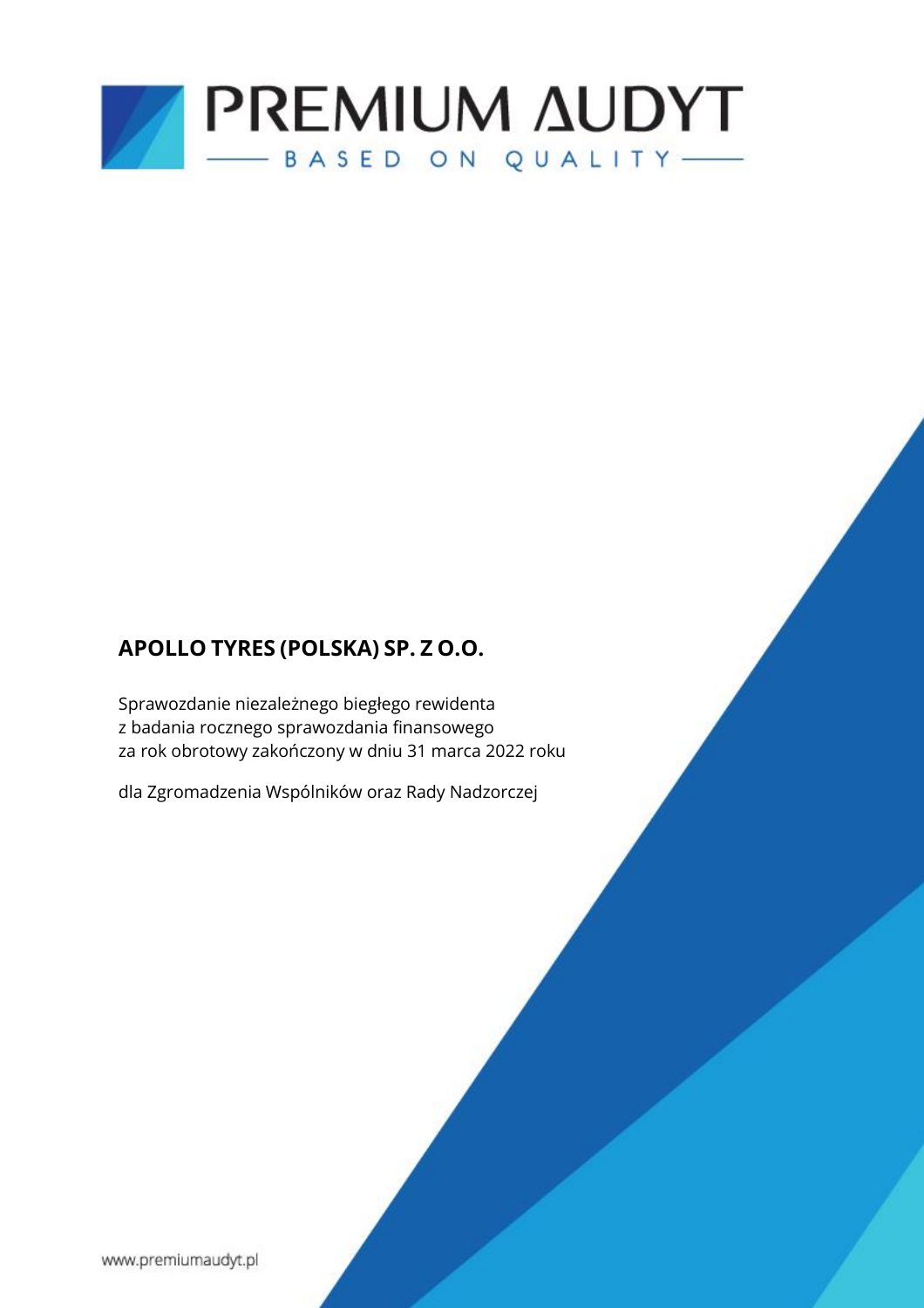

# **SPRAWOZDANIE NIEZALEŻNEGO BIEGŁEGO REWIDENTA Z BADANIA ROCZNEGO SPRAWOZDANIA FINANSOWEGO**

# **Opinia**

Przeprowadziliśmy badanie załączonego rocznego sprawozdania finansowego APOLLO TYRES (POLSKA) sp. z o.o. (NIP 5222842877, dalej: Jednostka) z siedzibą w Warszawie (kod pocztowy 00-838) przy ulicy Prostej 32 za rok obrotowy, który zakończył się w dniu 31 marca 2022 roku, na które składa się:

- a. bilans sporządzony na dzień 31 marca 2022 roku, który po stronie aktywów i pasywów wykazuje sumę **58 736 418,81 zł**,
- b. rachunek zysków i strat za rok obrotowy od dnia 1 kwietnia 2021 roku do dnia 31 marca 2022 roku, który wykazuje zysk netto w wysokości **1 272 189,85 zł**,
- c. zestawienie zmian w kapitale własnym za rok obrotowy od dnia 1 kwietnia 2021 roku do dnia 31 marca 2022 roku,
- d. rachunek przepływów pieniężnych za rok obrotowy od dnia 1 kwietnia 2021 roku do dnia 31 marca 2022 roku,
- e. informacja dodatkowa zawierająca wprowadzenie do sprawozdania finansowego oraz dodatkowe informacje i objaśnienia,
	- (dalej: sprawozdanie finansowe).

Naszym zdaniem, załączone roczne sprawozdanie finansowe:

- a. przedstawia rzetelny i jasny obraz sytuacji majątkowej i finansowej Jednostki na dzień 31 marca 2022 roku oraz jej wyniku finansowego i przepływów pieniężnych za rok obrotowy od dnia 1 kwietnia 2021 roku do dnia 31 marca 2022 roku, zgodnie z mającymi zastosowanie przepisami ustawy z dnia 29 września 1994 roku o rachunkowości (tekst jednolity Dz. U. z 2021 roku, poz. 217, z późn. zm., dalej: ustawa o rachunkowości) oraz przyjętymi zasadami (polityką) rachunkowości,
- b. jest zgodne co do formy i treści z obowiązującymi Jednostkę przepisami prawa oraz umową Jednostki,
- c. zostało sporządzone na podstawie prawidłowo prowadzonych ksiąg rachunkowych, zgodnie z przepisami rozdziału 2 ustawy o rachunkowości,

# **Podstawa opinii**

Nasze badanie przeprowadziliśmy zgodnie z Krajowymi Standardami Badania w brzmieniu Międzynarodowych Standardów Badania przyjętymi uchwałą Krajowej Rady Biegłych Rewidentów (dalej: KSB) oraz stosownie do ustawy z dnia 11 maja 2017 roku o biegłych rewidentach, firmach audytorskich oraz nadzorze publicznym (tekst jednolity Dz. U. z 2020 roku, poz. 1415, z późn. zm., dalej: ustawa o biegłych rewidentach). Nasza odpowiedzialność zgodnie z tymi standardami została opisana w sekcji pod tytułem: Odpowiedzialność biegłego rewidenta za badanie sprawozdania finansowego.

Jesteśmy niezależni od Jednostki zgodnie z Międzynarodowym kodeksem etyki zawodowych księgowych (w tym Międzynarodowymi standardami niezależności) Rady Międzynarodowych Standardów Etycznych dla Księgowych (dalej: Kodeks IESBA) przyjętym uchwałą Krajowej Rady Biegłych Rewidentów oraz z innymi wymogami etycznymi, które mają zastosowanie do badania sprawozdań finansowych w Polsce. Wypełniliśmy nasze inne obowiązki etyczne zgodnie z tymi wymogami i Kodeksem IESBA. W trakcie przeprowadzania badania kluczowy biegły rewident oraz firma audytorska pozostali niezależni od Jednostki zgodnie z wymogami niezależności określonymi w ustawie o biegłych rewidentach.

Uważamy, że dowody badania, które uzyskaliśmy są wystarczające i odpowiednie, aby stanowić podstawę dla naszej opinii.

# **Odpowiedzialność Kierownika Jednostki i Rady Nadzorczej**

Kierownik Jednostki jest odpowiedzialny za sporządzenie, na podstawie prawidłowo prowadzonych ksiąg rachunkowych, sprawozdania finansowego, które przedstawia rzetelny i jasny obraz sytuacji majątkowej i finansowej oraz wyniku finansowego Jednostki zgodnie z przepisami ustawy o rachunkowości, przyjętymi zasadami (polityką) rachunkowości oraz obowiązującymi Jednostkę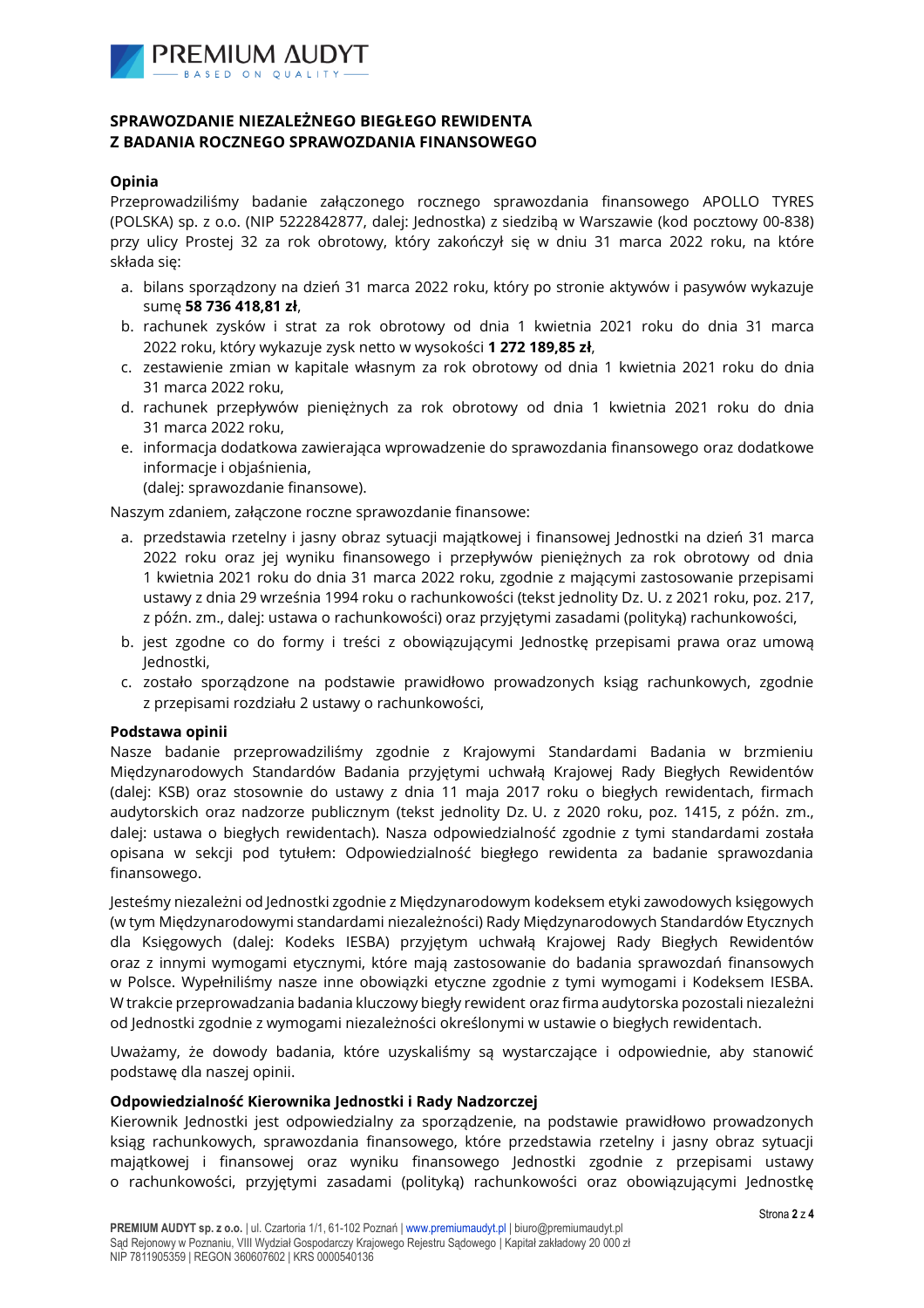

przepisami prawa i umową Jednostki, a także za kontrolę wewnętrzną, którą Kierownik Jednostki uznaje za niezbędną dla sporządzenia sprawozdania finansowego niezawierającego istotnego zniekształcenia spowodowanego oszustwem lub błędem.

Sporządzając sprawozdanie finansowe Kierownik Jednostki jest odpowiedzialny za ocenę zdolności Jednostki do kontynuowania działalności, ujawnienie, jeżeli ma to zastosowanie, spraw związanych z kontynuacją działalności oraz za przyjęcie zasady kontynuacji działalności jako podstawy rachunkowości, z wyjątkiem sytuacji kiedy Kierownik Jednostki albo zamierza dokonać likwidacji Jednostki, albo zaniechać prowadzenia działalności albo nie ma żadnej realnej alternatywy dla likwidacji lub zaniechania działalności.

Kierownik Jednostki oraz Członkowie Rady Nadzorczej są zobowiązani do zapewnienia, aby sprawozdanie finansowe spełniało wymagania przewidziane w ustawie o rachunkowości. Członkowie Rady Nadzorczej Jednostki są odpowiedzialni za nadzorowanie procesu sprawozdawczości finansowej.

# **Odpowiedzialność biegłego rewidenta za badanie sprawozdania finansowego**

Naszym celem jest uzyskanie racjonalnej pewności czy sprawozdanie finansowe jako całość nie zawiera istotnego zniekształcenia spowodowanego oszustwem lub błędem oraz wydanie sprawozdania z badania zawierającego naszą opinię. Racjonalna pewność jest wysokim poziomem pewności, ale nie gwarantuje, że badanie przeprowadzone zgodnie z KSB zawsze wykryje istniejące istotne zniekształcenie. Zniekształcenia mogą powstawać na skutek oszustwa lub błędu i są uważane za istotne, jeżeli można racjonalnie oczekiwać, że pojedynczo lub łącznie mogłyby wpłynąć na decyzje gospodarcze użytkowników podjęte na podstawie tego sprawozdania finansowego.

Zakres badania nie obejmuje zapewnienia co do przyszłej rentowności Jednostki ani efektywności lub skuteczności prowadzenia jej spraw przez Kierownika Jednostki obecnie lub w przyszłości.

Podczas badania zgodnego z KSB stosujemy zawodowy osąd i zachowujemy zawodowy sceptycyzm, a także:

- a. identyfikujemy i oceniamy ryzyka istotnego zniekształcenia sprawozdania finansowego spowodowanego oszustwem lub błędem, projektujemy i przeprowadzamy procedury badania odpowiadające tym ryzykom i uzyskujemy dowody badania, które są wystarczające i odpowiednie, aby stanowić podstawę dla naszej opinii. Ryzyko niewykrycia istotnego zniekształcenia wynikającego z oszustwa jest większe niż tego wynikającego z błędu, ponieważ oszustwo może dotyczyć zmowy, fałszerstwa, celowych pominięć, wprowadzenia w błąd lub obejścia kontroli wewnętrznej,
- b. uzyskujemy zrozumienie kontroli wewnętrznej stosownej dla badania w celu zaprojektowania procedur badania, które są odpowiednie w danych okolicznościach, ale nie w celu wyrażenia opinii na temat skuteczności kontroli wewnętrznej Jednostki,
- c. oceniamy odpowiedniość zastosowanych zasad (polityki) rachunkowości oraz zasadność szacunków księgowych oraz powiązanych ujawnień dokonanych przez Kierownika Jednostki,
- d. wyciągamy wniosek na temat odpowiedniości zastosowania przez Kierownika Jednostki zasady kontynuacji działalności jako podstawy rachunkowości oraz, na podstawie uzyskanych dowodów badania, czy istnieje istotna niepewność związana ze zdarzeniami lub warunkami, która może poddawać w znaczącą wątpliwość zdolność Jednostki do kontynuacji działalności. Jeżeli dochodzimy do wniosku, że istnieje istotna niepewność, wymagane jest od nas zwrócenie uwagi w naszym sprawozdaniu biegłego rewidenta na powiązane ujawnienia w sprawozdaniu finansowym lub, jeżeli takie ujawnienia są nieadekwatne, modyfikujemy naszą opinię. Nasze wnioski są oparte na dowodach badania uzyskanych do dnia sporządzenia naszego sprawozdania biegłego rewidenta, jednakże przyszłe zdarzenia lub warunki mogą spowodować, że Jednostka zaprzestanie kontynuacji działalności,
- e. oceniamy ogólną prezentację, strukturę i zawartość sprawozdania finansowego, w tym ujawnienia, oraz czy sprawozdanie finansowe przedstawia będące ich podstawą transakcje i zdarzenia w sposób zapewniający rzetelną prezentację.

Przekazujemy Radzie Nadzorczej Jednostki informacje m.in. o znaczących ustaleniach badania, w tym wszelkich znaczących słabościach kontroli wewnętrznej, które zidentyfikujemy podczas badania.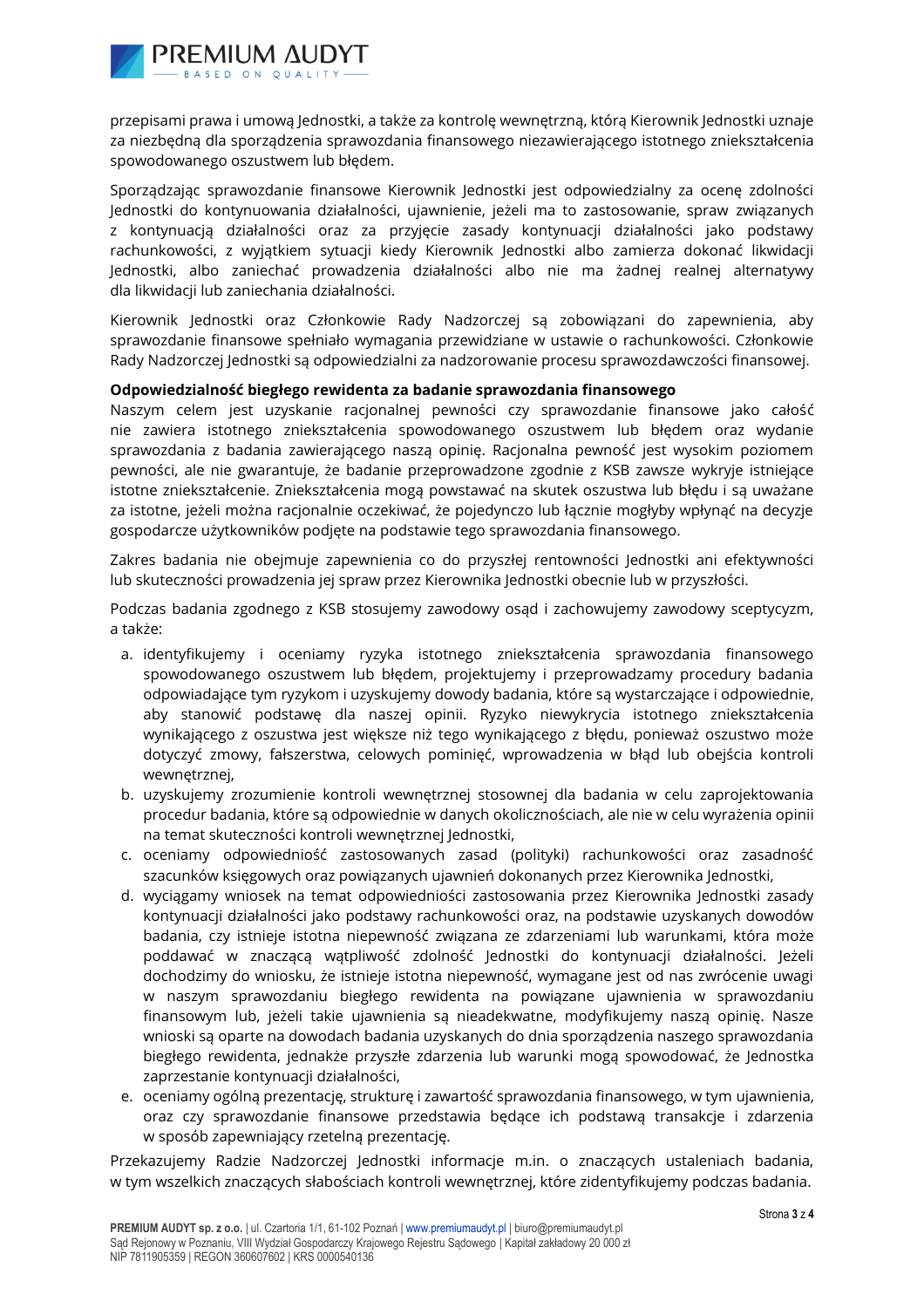

# **INNE INFORMACJE, W TYM SPRAWOZDANIE Z DZIAŁALNOŚCI**

Na inne informacje składa się sprawozdanie z działalności Jednostki za rok obrotowy zakończony w dniu 31 marca 2022 roku (dalej: sprawozdanie z działalności).

# **Odpowiedzialność Kierownika Jednostki i Rady Nadzorczej**

Kierownik Jednostki jest odpowiedzialny za sporządzenie sprawozdania z działalności zgodnie z przepisami prawa. Kierownik Jednostki oraz Członkowie Rady Nadzorczej są zobowiązani do zapewnienia, aby sprawozdanie z działalności spełniało wymagania przewidziane w ustawie o rachunkowości.

# **Odpowiedzialność biegłego rewidenta**

Nasza opinia z badania sprawozdania finansowego nie obejmuje sprawozdania z działalności. W związku z badaniem sprawozdania finansowego naszym obowiązkiem jest zapoznanie się ze sprawozdaniem z działalności, i czyniąc to, rozpatrzenie, czy nie jest istotnie niespójne ze sprawozdaniem finansowym lub naszą wiedzą uzyskaną podczas badania, lub w inny sposób wydaje się istotnie zniekształcone. Jeśli na podstawie wykonanej pracy, stwierdzimy istotne zniekształcenia w sprawozdaniu z działalności, jesteśmy zobowiązani poinformować o tym w naszym sprawozdaniu z badania. Naszym obowiązkiem zgodnie z wymogami ustawy o biegłych rewidentach jest również wydanie opinii czy sprawozdanie z działalności zostało sporządzone zgodnie z przepisami prawa oraz czy jest zgodne z informacjami zawartymi w sprawozdaniu finansowym.

# **Opinia o sprawozdaniu z działalności Jednostki**

Na podstawie wykonanej w trakcie badania pracy, naszym zdaniem, sprawozdanie z działalności:

- a. zostało sporządzone zgodnie z art. 49 ustawy o rachunkowości,
- b. jest zgodne z informacjami zawartymi w sprawozdaniu finansowym.

Ponadto, w świetle wiedzy o Jednostce i jej otoczeniu uzyskanej podczas naszego badania oświadczamy, że nie stwierdziliśmy w sprawozdaniu z działalności istotnych zniekształceń.

**Maciej Jasiński Grzegorz Skałecki** Wiceprezes Zarządu **Archaeologie State Australia** Prezes Zarządu Biegły rewident nr ewid. **13336**

Kluczowy biegły rewident przeprowadzający badanie w imieniu

# **PREMIUM AUDYT sp. z o.o.**

**ul. Czartoria 1/1, 61-102 Poznań** Podmiot wpisany na listę firm audytorskich prowadzoną przez PANA pod nr ewid. **3992**

Niniejszy dokument został podpisany w dniu 25 maja 2022 roku.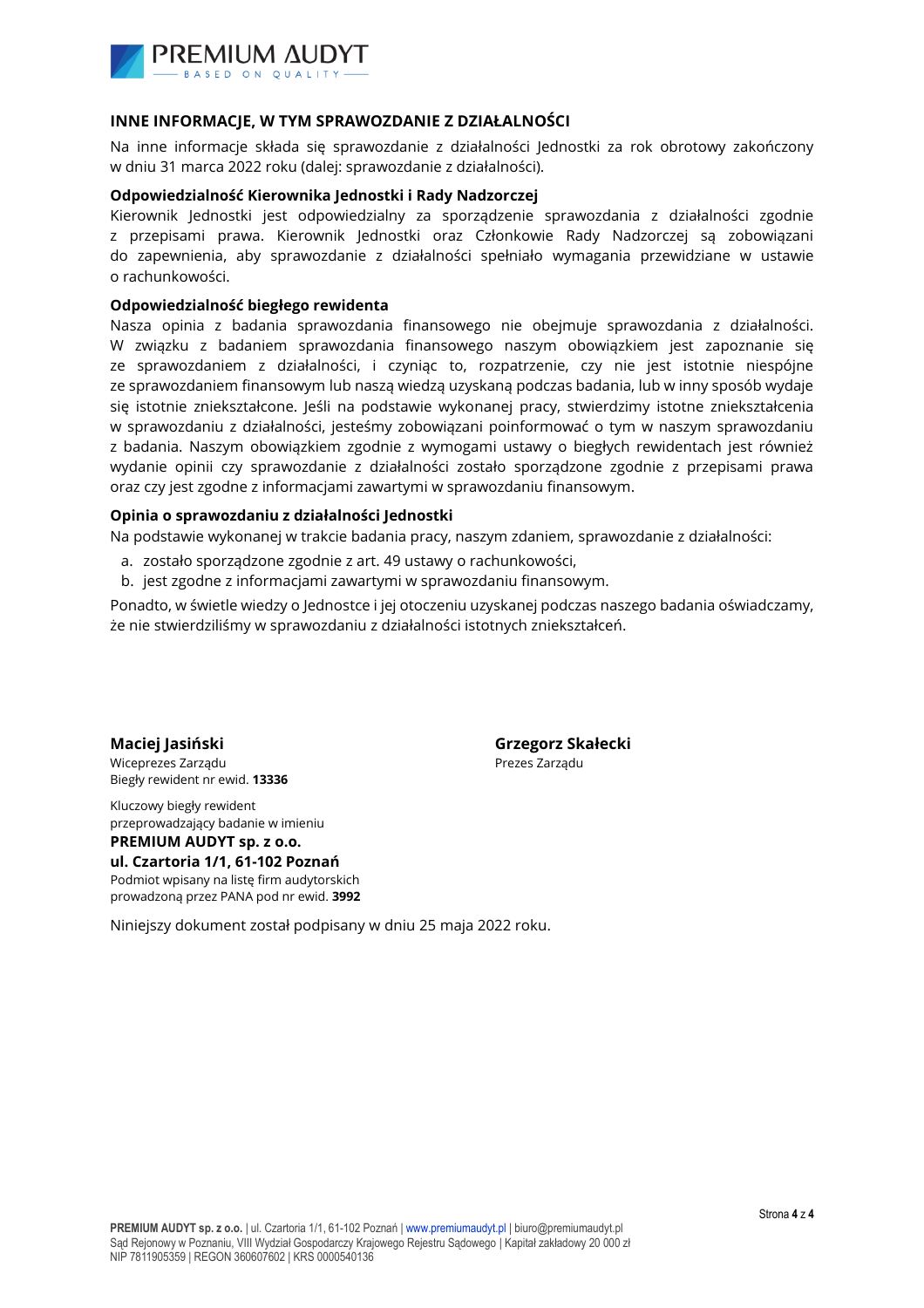

# **APOLLO TYRES (POLSKA) SP. Z O.O.**

Independent auditor's report on the audit of full-year financial statements for the financial year ended 31 March 2022

for the General Meeting and the Supervisory Board

www.premiumaudyt.pl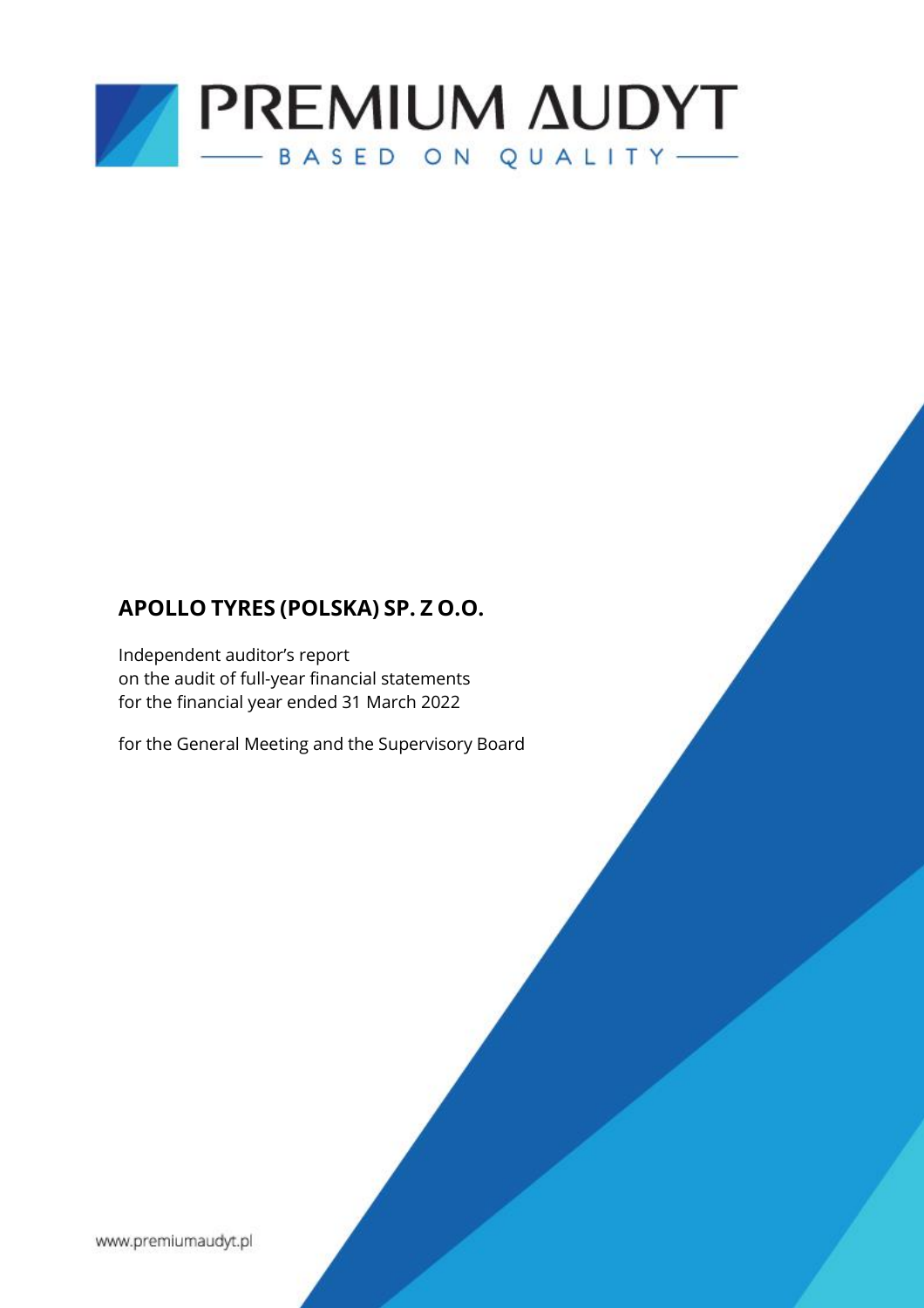

# **INDEPENDENT AUDITOR'S REPORT ON THE AUDIT OF FULL-YEAR FINANCIAL STATEMENTS**

# **Opinion**

We have audited the attached full-year financial statements of APOLLO TYRES (POLSKA) sp. z o.o. (Tax Identification Number NIP 5222842877, the Company) with its registered office at Prosta Street 32, 00-838 Warszawa, for the financial year ended 31 March 2022 consisting of:

- a. balance sheet as at 31 March 2022, showing total assets and total equity and liabilities of **PLN 58 736 418,81**,
- b. profit and loss account for the financial year from 1 April 2021 to 31 March 2022 showing a net profit of **PLN 1 272 189,85**,
- c. statement of changes in equity for the financial year from 1 April 2021 to 31 March 2022,
- d. statement of cash flows for the financial year from 1 April 2021 to 31 March 2022,
- e. summary of significant accounting policies, notes and other explanatory information, (the financial statements).

In our opinion the attached full-year financial statements:

- a. give a fair and clear view of the assets and financial position of the Company as at 31 March 2022, as well as its financial performance for the financial year from 1 April 2021 to 31 March 2022 in compliance with the Accounting Act of September 29, 1994 (Journal of Laws of 2021, item 217, as amended; the Accounting Act), as well as in accordance with the adopted accounting policies,
- b. comply as to form and content with the applicable laws and the Company's Articles of Association,
- c. have been prepared based on properly maintained accounting records (in compliance with the provisions of Chapter 2 of the Accounting Act).

# **The basis of the opinion**

We audited the financial statements in accordance with National Auditing Standards as amended International Auditing Standards by Polish Council of Statutory Auditors (NAS) in compliance with the Act on Qualified Auditors, Auditing Firms and Public Supervision of 11 May 2017 (Journal of Laws of 2020, item 1415, as amended; the Act on Qualified Auditors). Compliant with these regulations, our responsibility has been described in the section: Auditor's responsibility for auditing the financial statements.

We are independent of the Entity in accordance with the International Professional Accountants' Code of Ethics of The International Ethics Standards Board for Accountants (IESBA code) adopted by Polish Council of Statutory Auditors and other regulations which are in force in Poland. We have fulfilled other ethical responsibilities in compliance with these regulations and the IESBA code. The key auditor and the audit company have been independent of the Entity during the audit in compliance with the requirements of independence, which are set out in the Act on Qualified Auditors.

We believe that the audit evidence we have obtained is sufficient and appropriate to provide a basis for our audit opinion.

# **Responsibility of the Company's Management and Supervisory Board**

The Company's Management Board is responsible for the preparation, on the basis of properly maintained accounting records, of the financial statements, which presents a reliable and clear picture of the asset situation and financial standing and the financial result of the Entity in compliance with the Accounting Act, implemented accounting policy, company's articles of association and with other legislation in force. In addition, the Company's Management Board is responsible for internal control it may consider necessary to ensure that the financial statements are free from material misstatement, whether due to fraud or error.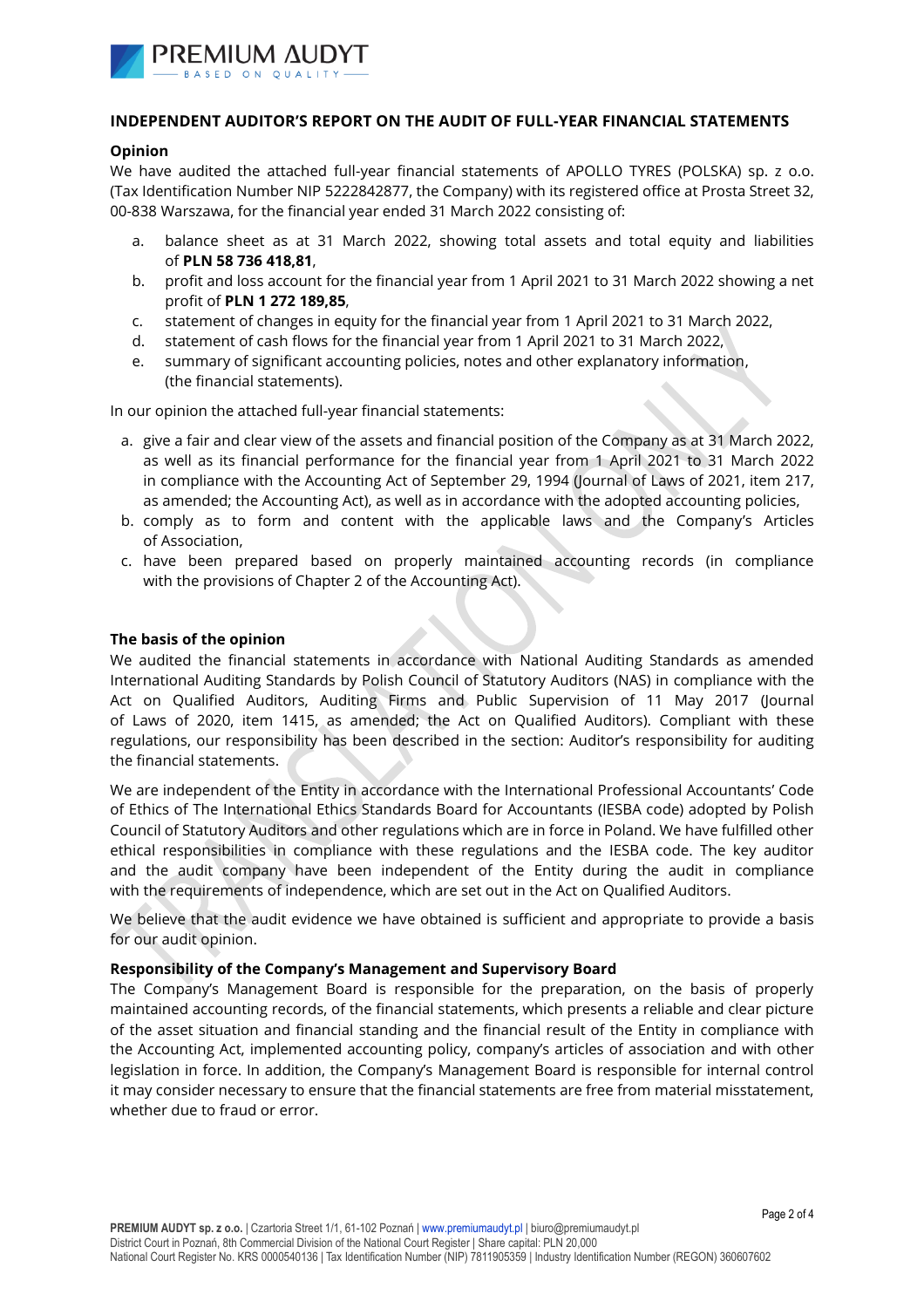

During the preparation of the financial statements, the Management is responsible for assessing the entity's ability to continue its activity, disclosing, if applicable, related matters with continuation of activity and the adoption of the going-concern principle as an accounting principle, except when the Management intend either to liquidate the Entity, or to cease operations or there is no real alternative for liquidation or discontinuation of activity.

Company's Management Board and Supervisory Board are responsible for ensuring that the financial statements meet the requirements stipulated in the Accounting Act. Members of company's Supervisory Board is responsible for supervising the financial reporting process.

# **Auditor's responsibility for auditing the financial statements**

Our objective is to gain reasonable assurance whether the financial statements as a whole does not include significant distortion caused by fraud or error and issuing an audit report containing our opinion. Reasonable assurance is a high level of certainty, but it does not guarantee that a study carried out in accordance with the NAS will always detect the existing significant distortions, which can arise from fraud or error and are considered as important if they can reasonably be expected that either individually or together could affect users' economic decisions taken on the basis of these financial statements.

The scope of the audit does not extend to providing assurance on the future profitability of the audited entity, or the effectiveness of management of its affairs by the entity's management board, whether at present or in the future.

During an audit, which is compliant with the NAS, we use professional judgment while maintaining a professional scepticism and:

- a. we identify and assess the risks of material misstatement of the financial statements due to fraud or error, design and conduct audit procedures that address these risks, and obtain audit evidence that is adequate and sufficient to form the basis of our opinion. The risk of not recognizing a material misstatement due to fraud is greater than that resulting from the error, as the fraud may involve collusion, falsification, intentional omissions, misrepresentation or circumvention of internal control,
- b. we gain an understanding of the internal control appropriate to the audit to design audit procedures that are appropriate under the given circumstances, but not to express an opinion on the effectiveness of the entity's internal control,
- c. we assess the appropriateness of the company's accounting principles (policy) and the reasonableness of accounting estimates and related disclosures made by the Management,
- d. we draw a conclusion on the appropriateness of the entity's application of the going-concern principle as an accounting principle and, based on the audit evidence obtained, whether there is significant uncertainty related to events or conditions that may substantially doubt the entity's ability to continue its activity. If we conclude that there is significant uncertainty, attention is required from us in our auditor's report on related disclosures in the financial statements or, if such disclosures are inadequate, we modify our opinion. Our conclusions are based on audit evidence obtained up to the date of our audit report, however future events or conditions may cause the entity to cease to continue operations
- e. we assess the overall presentation, structure and content of the financial statements, including disclosure, and whether the financial statements present the underlying transactions and events in a manner that ensures a fair presentation

We provide the Supervisory Board with information, including significant audit findings, including any significant deficiencies in internal control that we identify during the audit.